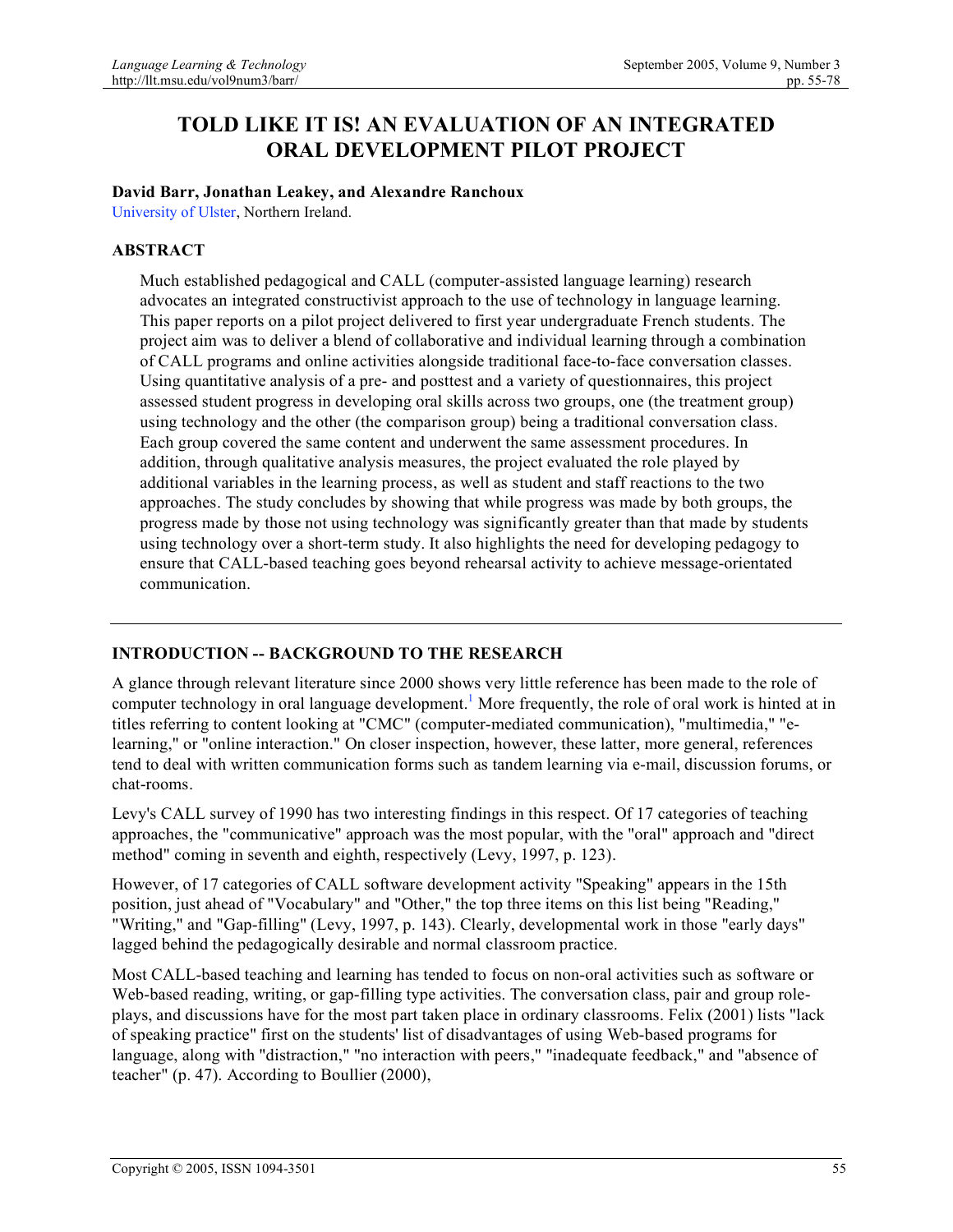The combination of various media and techniques has always existed: oral practice did not disappear with the advent of writing, the same applies for hand-written practice with printing, newspapers with TV, post with telephone … each media and technique re-defined its sphere of actions according to its specificity. (p. 145; author's translation)

The teaching of all the language skills has gone through just such a phase of re-definition in response to the latest computer-based media; in the case of the oral skill, it is merely taking a little longer.

Technology and oral language development have been rare bedfellows and for one main obvious reason: The technology for oral language development has posed the greatest challenge to both hardware and software developers. More specifically, one of the main challenges has been to create speech recognition software that is sensitive and accurate enough for language learning (Hincks, 2003). Speech recognition software lends itself mainly to drill-type activities; further logistical and technological hurdles must be crossed if one aims to get beyond purely text-based tandem exchanges and encourage real-time oral communication across campuses or across national boundaries.

There have been experiments using telephone and video-phone link-ups where there are gains in smoothness of data transfer but loss in terms of cost, which has usually been prohibitive. The main hurdles in any attempt at Internet-based link-ups appear to be the challenge of overcoming time-zones and timetabling differences, ensuring adequate bandwidth at both ends, and the cost of calls. Goodfellow, Jeffreys, Miles, and Shirra (1996), in their study of a "video-conference try-out," draw several conclusions that will still apply however good the technology becomes. They state that the "language interaction [video-conferencing] supports is in many ways different from the 'face-to-face' equivalent" and cite, amongst others, such aspects as the restrictions the video-conference imposes on the teacher's moderation of group interaction, the distortion of the normal use of body language to manage interaction, and problems of managing camera viewpoints as challenges imposed by the technological context (p. 16). They conclude by saying that "we have to plan for it [i.e., videoconferencing] and adapt our teaching and learning methodologies accordingly. That way we will be able to enhance, rather than merely repackage, the educational service we offer" (p. 16). An overall pedagogy for successfully integrating technology into oral work, be it in local or remote mode, still seems to be lacking along with a holistic approach to technology-based assessment of oral development. The initial TOLD (Technology and Oral Language Development) project at the University of Ulster has focussed on communication within the classroom/elab, but the aim in future realisations of TOLD is to explore a workable and cost-effective link-up with a francophone university. Such a collaboration will aim to prepare students at both ends to work in a structured way and to integrate the content of live exchanges with ongoing curriculum work.

Research at the University of Ulster has looked closely at the issues of student resistance (Gillespie  $\&$ McKee, 1999) and staff reluctance (Gillespie & Barr, 2002) with regard to CALL. From a psycholinguistic perspective it would seem likely that of all communication mediated by technology, using technology for face-to-face speech would generate the greatest affective hurdles in the minds of teacher and student since it is the skill that least needs technology. As Levy puts it, "Face-to-face speech is the only technology-free mode of communication, aside from sign language" (2000, p. 184).

The TOLD Project has been designed to examine the value of technology-mediated oral communication by piloting a blended learning approach making full use of a recently installed multimedia laboratory and measuring student progress over three years. Perhaps the greatest challenge for the project was to ensure the principle of the *real need to communicate* applied in our use of technology for oral communication. By integrating technology into perhaps the most authentic and meaningful form of communication -- oral conversation -- this project goes some way to addressing the criticism of Warschauer (1996), who highlighted a weakness of much multimedia based language teaching: "Using multimedia may involve an integration of skills (e.g., listening with reading), but it too seldom involves a more important type of integration -- integrating meaningful and authentic communication into all aspects of the language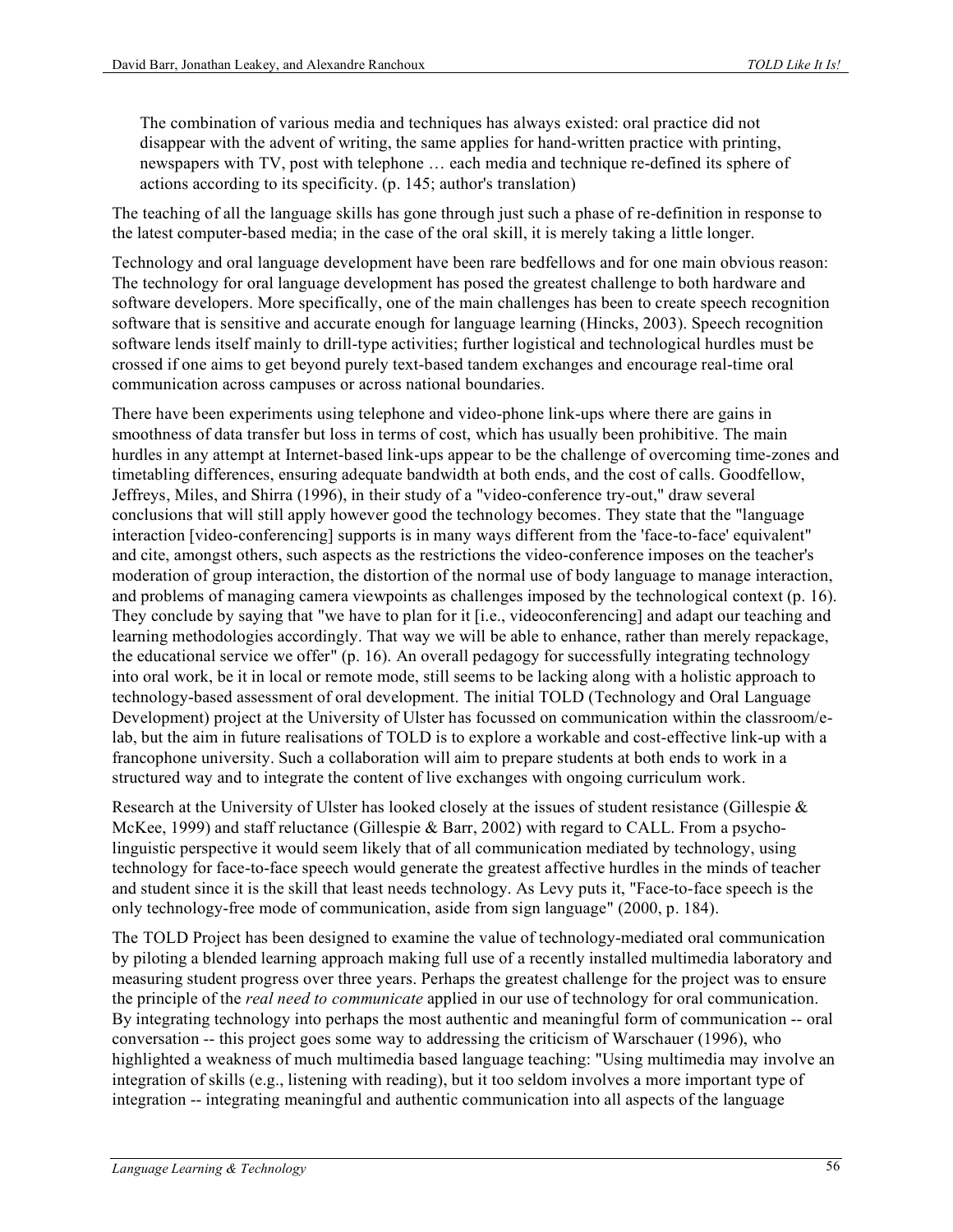learning curriculum" (p. 6). While this pilot project falls short of oral communication over the Internet or by video conferencing, the aim is, in its next stages, to apply the lessons learned in-house and trial a pedagogical approach to remote oral communication as well.

Our approach drew primarily on communicative and constructivist theories of second language acquisition. In exploring these theories, we found that the following elements were particularly pertinent to oral development. According to the communicative approach to language learning, activities are best geared to flow in an ordered progression from rehearsal to meaningful performance. Carl Dodson (1978), for example, advocates a two-staged training approach for communicative acts: the *rehearsal* stage and the *performance* stage. Dodson emphasises the importance of allowing the student to pass from "mediumorientated communication" to "message-orientated communication" (p. 48).

According to constructivist theories, learning should be multi-modal, task-based, and content-based (Warschauer & Healey, 1998). There should be a strong focus on learner-centredness, with the teacher acting as a facilitator and the learner free to make his or her own interpretations. According to Driscoll (1994), student ownership of learning should be fostered through reflection. Examples of this might include learner logs and goal-setting, reflection, and monitoring of progress. Self-awareness of knowledge construction should also be encouraged (Driscoll, 1994). Another aspect of constructivist learning is Vygotsky's zone of proximal development (1978), which involves developing a scaffolding for knowledge construction through student collaboration. All of these features were considered important in underpinning the pedagogy behind the TOLD project.

In constructing a project looking at assessment and aiming also to measure progress, the TOLD Project team was also mindful of past criticism levelled at weaknesses of much research involving quantitative measurement of student progress using CALL. Due to various constraints (e.g., pressures of timetabling, small class sizes, problems with the obtaining of comparison groups, unfamiliarity with statistical analysis) it has often been difficult for language teachers to address charges of small sample sizes, faulty statistical analysis, and inadequate length of treatment to measure educational outcomes (Reeves, 1993; Schmitt, 1991;). Salaberry (1996) has called for a careful combination of qualitative and quantitative analysis that addresses these various design problems and that is founded on a sound basis of pedagogical theory.

This paper examines the following questions:

- 1) Does computer technology enhance significantly progress in students' oral language development?
- 2) What factors may affect students' oral language development when using computers?
- 3) How do staff and students react to the use of computer technology for oral language development?

Our null hypothesis is that a CALL environment makes **no** difference to learning gains in oral language development. The alternative hypothesis (i.e., that it does make a significant difference, be it positive or negative) will be gauged by a configuration of data collection methods (Levy, 2000, p. 180) including quantitative analysis of learning gains.

With only one semester of a three-year quasi-experimental study<sup>2</sup> completed, our sample size of 29 drops just short of enabling us to assume normality and we have had to run appropriate analyses for small samples (see the later description of the Mann-Whitney test, Wilcoxon's matched pairs test, and the Spearman Rho test) alongside the usual parametric tests. Nevertheless, the project team aims to repeat the study over the next six semesters with first year students so as to ensure a larger sample size and will also follow their progress over the course of their degree programme, with the aim of obtaining increasingly reliable data.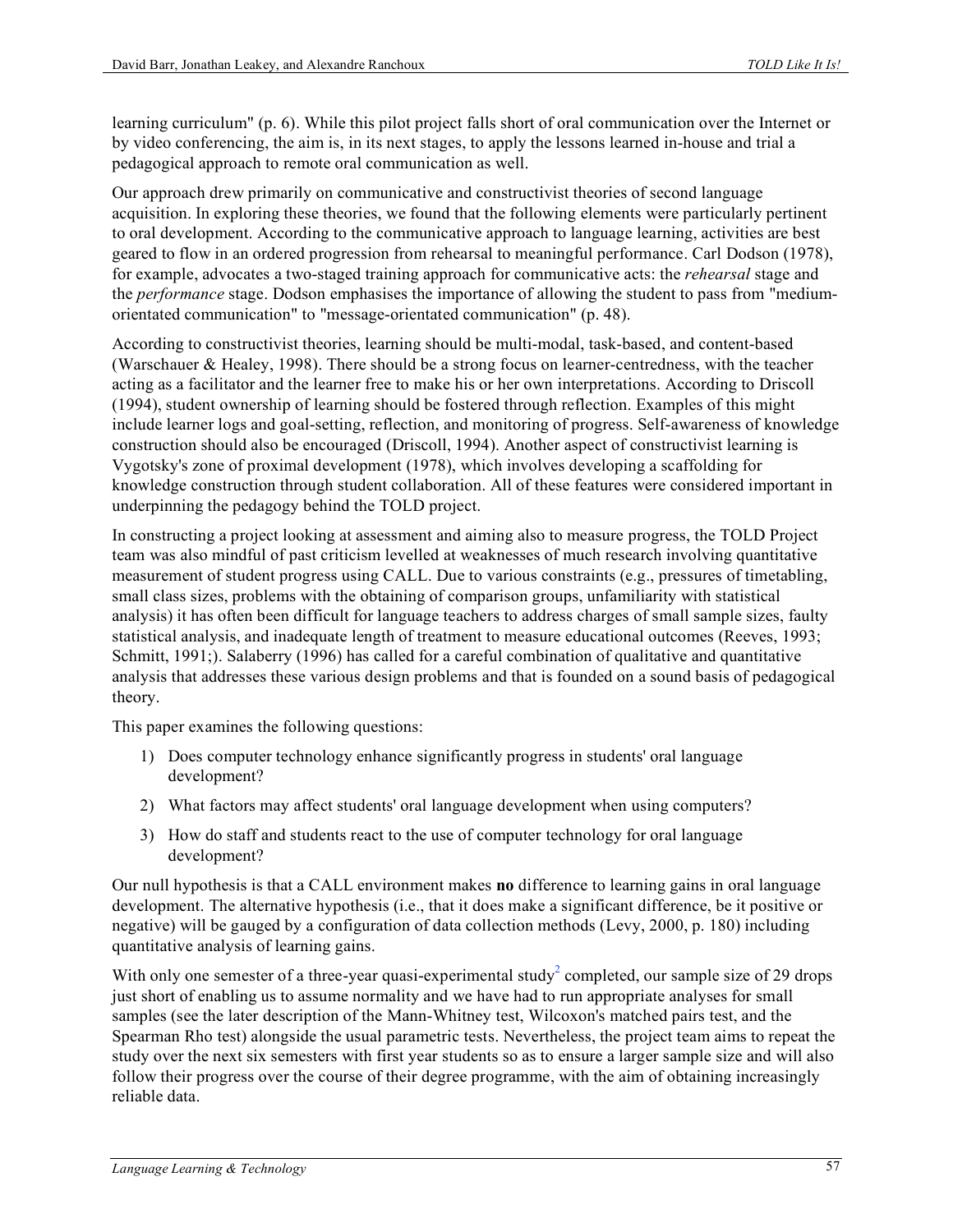### **METHODOLOGY**

#### **Context of Project**

- 1) Hours -- 1 hour per week over a 12-week semester, the standard time allocated to French conversation classes
- 2) Language groups -- The students were divided into four small conversation classes of between 5 and 11 students, along course lines. This was determined mainly by timetable considerations. Two foreign language assistants each taught two classes.
- 3) Comparison groups -- Two of the four groups were "comparison" groups taught in the "traditional" manner (i.e., usually in the classroom, sometimes also in the [analogue] language laboratory; never in the multimedia lab). For the purpose of this paper we will refer to these two groups as one entity: "the comparison group."
- 4) Treatment/test groups -- two of the four groups were "treatment" groups and were taught every week in the multimedia laboratory. For the purpose of this paper we will refer to these two groups as a single entity: "the treatment group."
- 5) The comparison groups were made up of Combined Arts students and the treatment groups made up of Applied Languages students. Our analysis of student ability found broad comparability between the two groups.
- 6) Resources available to the two treatment groups were
	- FLA;
	- digital multimedia laboratory; and
	- the software TellMeMore® (Version 5) by Auralog. This software includes speech recognition technology with a variety of colourful interactive activities rehearsing all the four main language skills and provides an interactive glossary and grammar.

### **Data Collection and Evaluation Methods**<sup>3</sup>

- 1) *Language Experience Questionnaire.* This asked for data such as language qualifications, number of foreign languages studied, amount of time spent in the country of the target language, and student confidence and fluency levels across the range of language learning skills. An overall percentage rating was obtained for each student. This was correlated with student progress (posttest percentage less pretest percentage).
- 2) *ICT-use survey.* This collected information on student access to and use of a range of common ICT (information and communications technology) applications, e-mail, and the Web for personal and study purposes. It also gathered data on student use of mobile phones. An overall percentage rating was obtained for each student. Again this was correlated with student progress. Both surveys support the theory of Driscoll (1994), advocating self-awareness of knowledge construction.
- 3) *Journals.* Students were given a paper-based log at the start of the project and were asked to list their goals for progress in their oral language development from a checklist of oral skills and then, for each session, to record their impressions of the lesson. They were asked to comment on what they thought had worked well and make suggestions as to how it could have been improved. This supports Driscoll's theory about student ownership of learning.
- 4) *Pre- and Posttest.* All students sat the same pre- and posttest under the same conditions. The setting for the tests was a traditional (analogue) language laboratory. There were five sections to the test: a pronunciation task; some personal questions; a listening comprehension exercise presented initially without transcript of the text and questions, and then with these, for which the students recorded oral answers; and lastly, an oral résumé of an extract of a television documentary.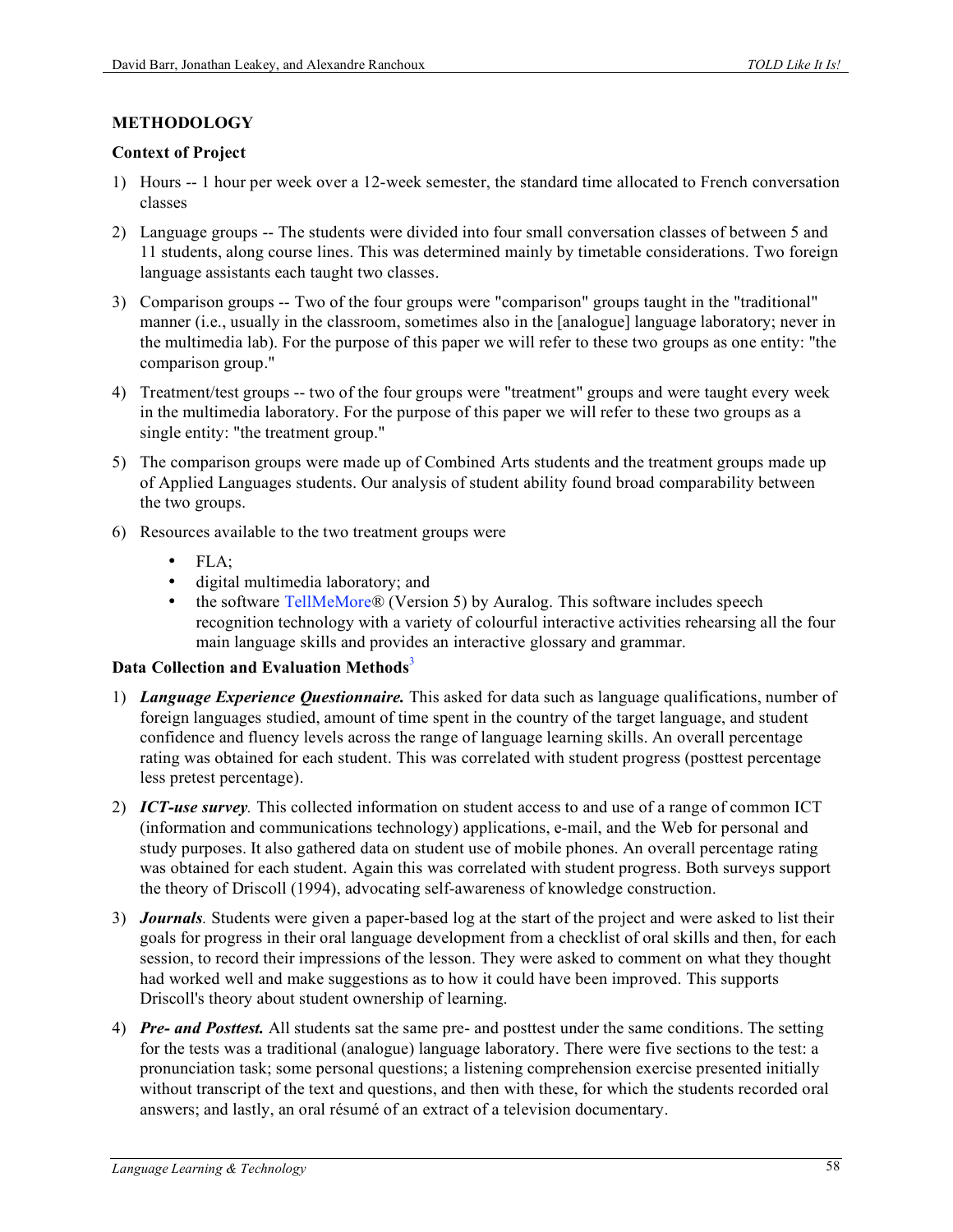### **PROJECT ENVIRONMENT, CONTENT, AND DELIVERY**

#### **The Environment**

The Faculty of Arts at the University of Ulster is spread across multiple campuses. Our project utilized the language resources available to us on the Coleraine campus. The facilities at hand include a Multimedia lab computer-based and an audio-visual laboratory.

The multimedia classroom possesses a comprehensive video and audio switching system for the management of the classroom. *SmartClass*® Plug and Play computer supervisory system enables the teacher to maintain audio and visual contact with each student and the computer screen they are using. The system has a teacher console and 16 workstations each networked and equipped with *Robotel* technology, in particular the *SmartClass*® multimedia language-learning environment (see Figure 1). The language tutor can monitor and communicate with individual students or the whole class, broadcast material from and to any workstation in the network, or take control of any student's screen, keyboard or mouse functions at any time.



Figure 1. Controlling the multimedia classroom: the *SmartClass*® visual interface

The hardware was used in conjunction with *TellMeMore*® (version 5, Auralog), including speech recognition technology S.E.T.S. (spoken error tracking system) which automatically detects pronunciation errors. The *TellMeMore*® software includes a variety of colourful interactive activities rehearsing all the four main language skills as well as providing an interactive glossary and grammar.

#### **Content**

Our pedagogical approach was informed by a desire to draw on the effectiveness of both traditional teaching and learning methods as well as the benefits of a technological environment. An effective traditional method is the small group discussion with its emphasis on human interaction in a meaningful context, which is difficult to replicate in a technological setting. One of our aims in this project was to replicate this small group intimacy factor within the potentially impersonal e-lab. An example of an effective technological method might be the use of CALL software for pronunciation drilling with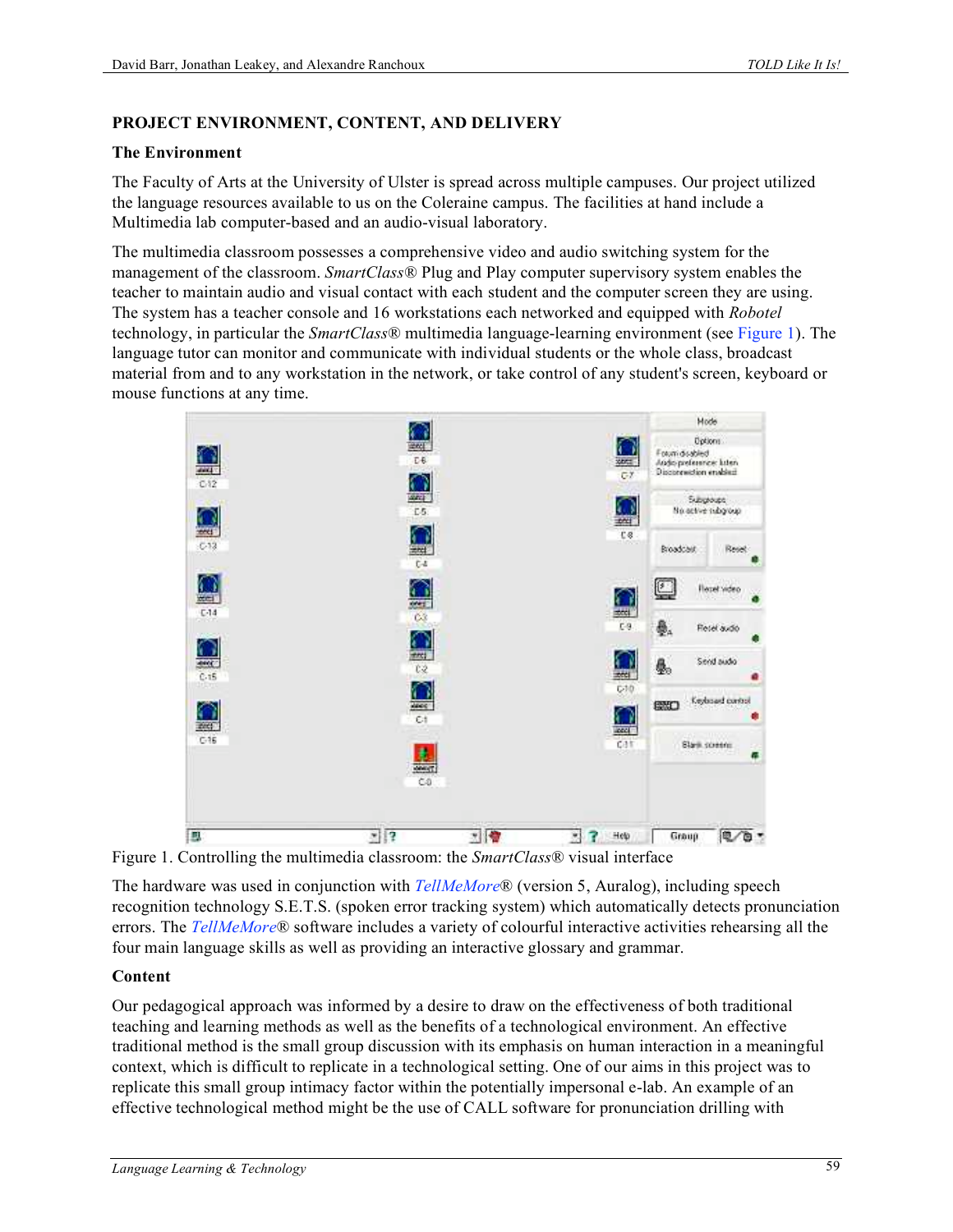individualised instant feedback. We felt it important to make the most of this feature in the e-lab, and for the sake of comparability we introduced a pronunciation-drilling element into the comparison (Non-Tech) group's routine. Thus, to a large extent our pedagogical approach was determined by our desire to keep the content similar across the two groups.

### *Planning*

Our lesson planning was informed by the desire to blend the best of both approaches. Activities were also designed to flow in Dodson's (1978) progression from rehearsal to meaningful performance, allowing the student to pass from "medium-orientated communication" to "message-orientated communication" (p. 48).

The design of the CALL software used (*TellMeMore*®) seemed to reflect an awareness of these stages (e.g., start with pronunciation drilling and progress to simulated interactive role-plays). However, we were conscious that the software gave no opportunity for face-to-face communication between the students and they saw this too. For this reason, our lesson design included progression beyond the software to the message-orientation phase of more traditional group discussion and presentation.

**Planning and Content Features Common to Both Groups.** Lesson plans shared a similar structure involving progression from pre-communication to rehearsal, information retrieval, assimilation, and final meaningful production in the target language. All groups shared the following 11 oral language development skills targets:

- pronunciation
- accent and intonation<br>• fluency
- fluency
- one-to-one with a French person
- one-to-one with an English speaker
- responding spontaneously in a conversation
- responding to visual or aural input (e.g., from TV/Radio)
- taking an active part in a structured group discussion
- taking an active part in an unstructured group discussion
- giving a group presentation
- giving a presentation on my own

These skills informed lesson planning and student goal setting and were integral to monitoring, feedback, and students' reflection on their own learning. This was drawn from social constructivist theory, for example Vygotsky's Zone of Proximal Development (1978), which involves developing a scaffolding for knowledge construction through collaboration.

#### *Delivery*

#### For the complete list of lesson plans and topics, please refer to http://www.arts.ulster.ac.uk/lanlit/french/ research/told/

Although classes for the treatment group took place in the multimedia teaching lab, while students in the comparison group did not have these facilities at their disposition, the lesson topics, texts, comprehension questions, and pronunciation drills remained common to both groups. Students in the treatment group recorded their pronunciation of a passage or respond to a series of pre-recorded questions digitally, while the comparison group recorded themselves using an analogue recorder. An example of a pronunciationcomprehension-oral production activity can be found in Appendix A.

Multimedia was a feature of all the oral classes for the treatment group, and not just an add-on. The only time that students regularly broke from interaction with the computers was for the purpose of group discussion or conversation. Given the restrictions of the software and hardware resources available to us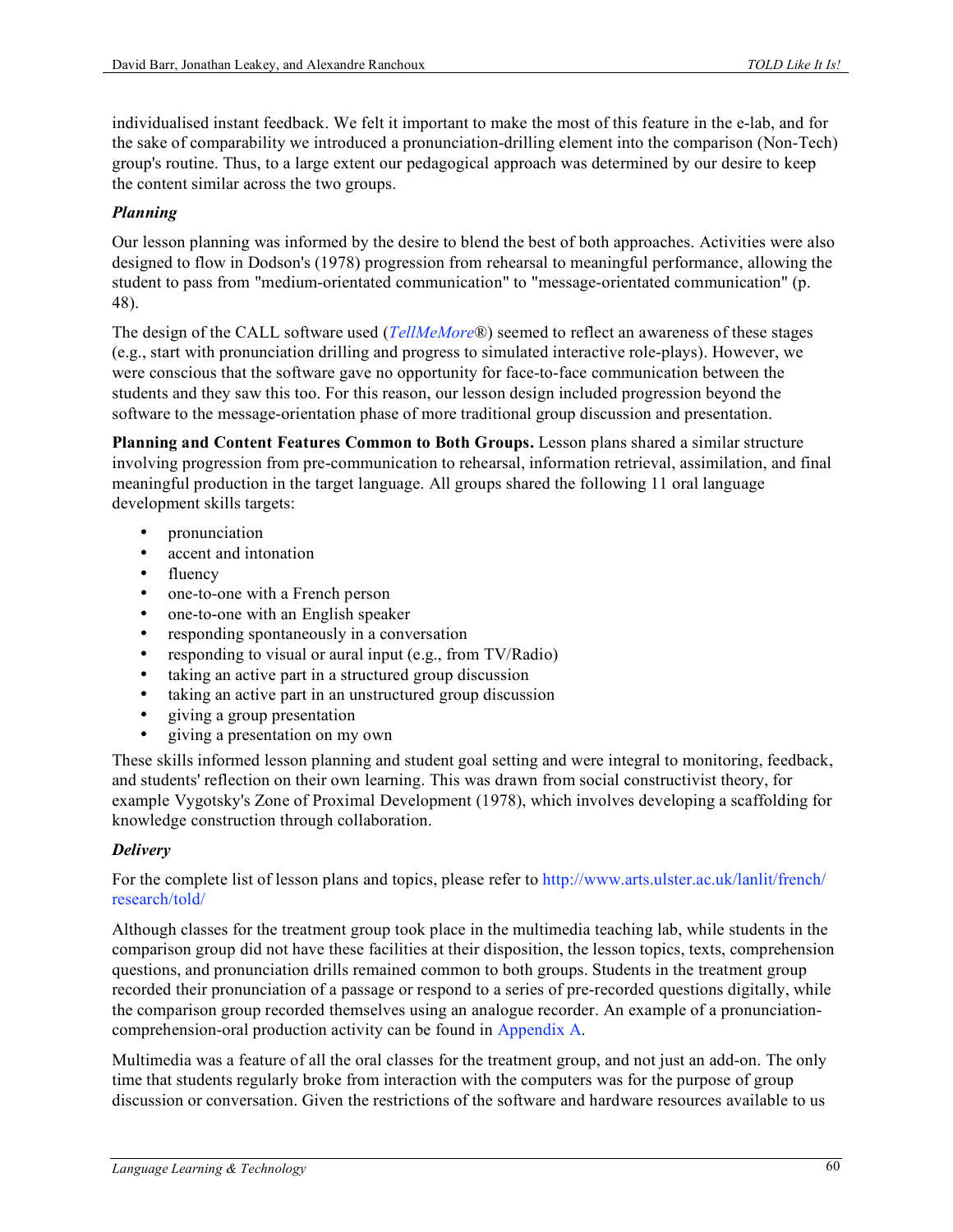and the fact that we were not using CMC (computer mediated communication) for this project we concluded that the multimedia lab was best suited for the tutorial and rehearsal and assessment phases of oral work. We found a strong case can be made for the use of technology for these phases of oral skills teaching and learning.

Although our pedagogical approach reflects a combination of objectives and requirements set out a priori, in practice, each tutor enjoyed a degree of flexibility in terms of his/her content delivery, presentation, and style. Also, the original pedagogical plan evolved during the course of the semester, in light of ongoing feedback from tutors, students, as well as research staff. The original goals given to the students remained unchanged, as did the guiding principles of message-orientated communication via the process of pre-communication, rehearsal, information retrieval, assimilation, and final meaningful production.

### **QUANTITATIVE ANALYSIS**

#### **Research Question 1: To evaluate the learning gains in oral language made by the treatment and the comparison groups and test for significance**

For an analysis of **individual** learning gains see Appendix B, which presents the collated raw data, showing individual scores for the predictor (or independent) variables of attendance, language learning experience, and ICT-use, and the individual scores for the outcome (or dependent) variables of the preand posttest, as well as the difference between the two. These are all expressed as percentages. What follows below is primarily an analysis of the group mean scores taken from the raw data.

#### *An Analysis of Group Learning Gains*

Figure 2 and Table 1 show the mean improvement, or group learning gain, from the pre- to the posttest for the treatment group (Tech) and the comparison group (Non-Tech). At this stage we are looking at global mean scores, not the learning gains in each of the oral skills tested for.



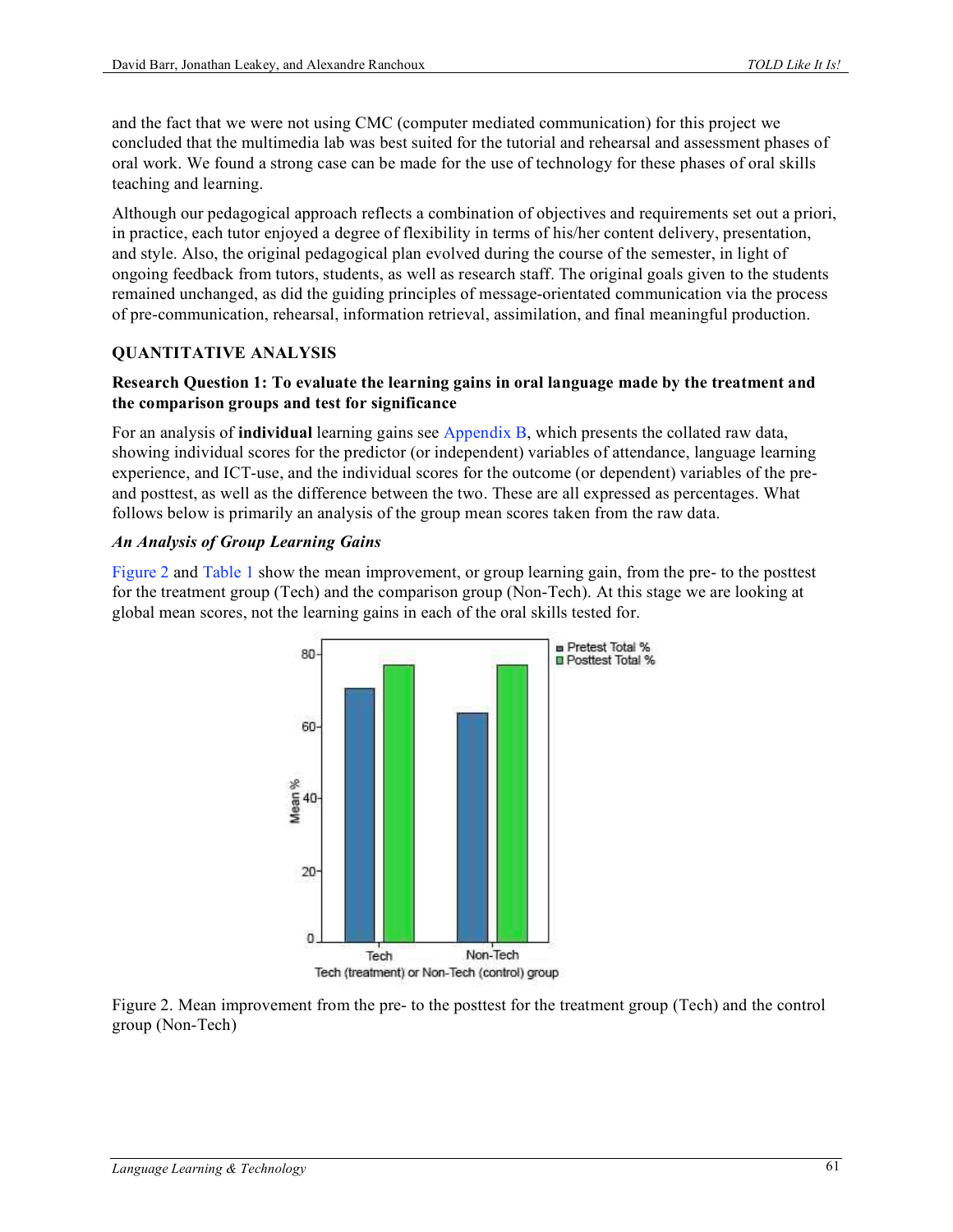### *Group Statistics for the Means of Pre-/ Post-Test Totals* (see also Figure 2)

Table 1. Mean Improvement From the Pre- to the Posttest for the Treatment Group (Tech) and the Comparison Group (Non-Tech)

|         | <b>Tech or Non-Tech</b> |    | M              | SD     | Std. Error Mean |
|---------|-------------------------|----|----------------|--------|-----------------|
| Total % | Tech                    |    | 70.60          | 13.222 | 3.414           |
|         | Non-tech                | 14 | 63.64          | 15.184 | 4.058           |
| Ptotal  | Tech                    |    | 77.20          | 7.408  | .913            |
|         | Non-tech                | 14 | $77.2^{\circ}$ | 10.519 | 2.811           |

From Figure 2 and Table 1 we can see that over the course of the semester and between pre- and posttest, both groups on average made progress, while the Non-Tech group made more progress than the Tech group. This quantitative data raises several qualitative questions:

- Why did the comparison group (those not exposed to technology), while starting from a lower mean starting point (64%) make a 13% leap up to 77%, compared with the treatment group's 6% rise from 71% to 77%?
- Was the technology a hindrance, and if so at what point and for how long? And would this hurdle over a longer study period be reduced as the students got used to the technology?
- How much did the time spent coaching in how to use the multimedia lab and associated software, and dealing with technical glitches, affect the progress of the treatment group?
- Can we triangulate data from the qualitative data (the student and staff logs and evaluations) that would clarify the quantitative data?
- If we look closer at the individual tasks and skills do they reveal if the progress is being made in some tasks and skills more than others?
- Are other variables (such as language learning experience, ICT-use, attendance) influencing the data?

Having looked at the global group learning gains we can now compare progress in each of the different tasks and skills tested for in the pre- and post-test. In Table 2, the first 11 rows cover the *pre-test* scores for the five tasks and five skills assessed and the total (Total%); the next 11 rows cover the equivalent scores for the *post-test.* (Note: Tasks 1 and 3 became unusable for the purposes of comparison because the wrong text/procedure in the pre-test was mistakenly used in one of the pre-test sittings.)

The following explanations refer to the abbreviations we have used to denote different sections of the preand post-tests:

| Task 1,2,3,4,5    | refers to the <i>pre-test</i> score                                          |
|-------------------|------------------------------------------------------------------------------|
| ptask 1,2,3,4,5   | refers to the <i>post-test</i> score                                         |
| Task 1 and ptask1 | Pronunciation task -- students read from a text selected to assess           |
|                   | command of a range of phonemes that typically pose a challenge to            |
|                   | anglophones, and are marked for Pronunciation, Accent/Intonation, and        |
|                   | Fluency.                                                                     |
| Task 2 and ptask2 | Students answer questions $(x5)$ about themselves $(e.g., how long they've$  |
|                   | been learning French/ where they come from/ describe their personality/      |
|                   | interests/ plans for the summer). They are marked for Pronunciation,         |
|                   | Accent/Intonation, Fluency, Content, and Grammar.                            |
| Task 3 and ptask3 | Students answer, orally, questions on a heard text (no transcript). They are |
|                   | marked and graded by the teachers.                                           |
| Task 4 and ptask4 | Students answer, orally, questions on the same text as above, but this time  |
|                   | seen as a transcript; the questions are also seen this time.                 |
| Task 5 and ptask5 | Students view a short (3 minute) video clip (from a documentary about        |
|                   | France 2) and give an oral résumé of the content (after 2 viewings).         |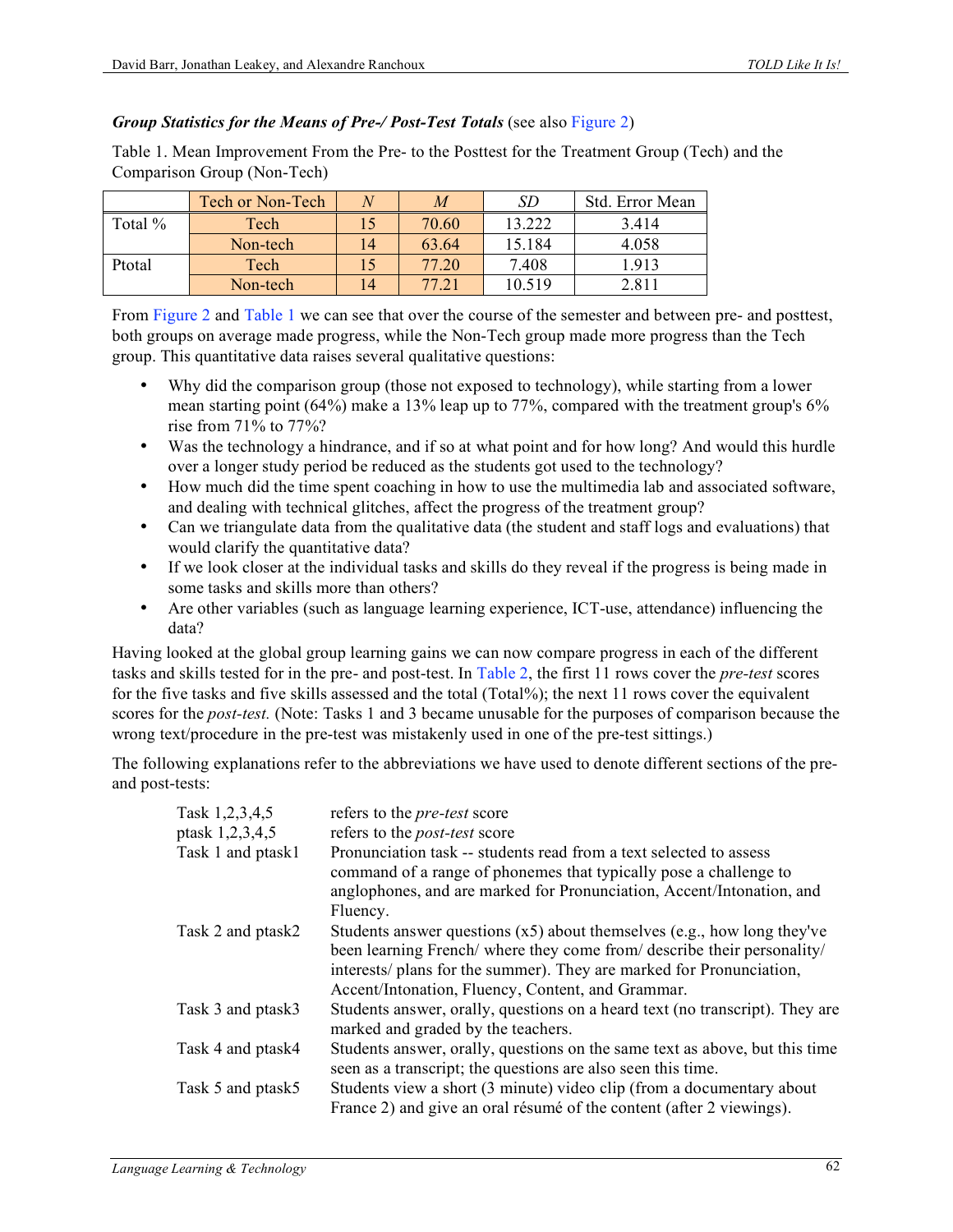|                   | Students were not given freedom to replay the video.                               |
|-------------------|------------------------------------------------------------------------------------|
| Total and Ptotal  | refer to the respective totals from the two tests                                  |
| Pronunciation and | likewise refer to the respective (pre- and post-test) scores for each <i>skill</i> |
| ppron, etc.       | assessed in the different tasks                                                    |

Teachers conducted all marking after the tests were completed. All answers were recorded on audiocassette.

| Table 2. Task-by-Task and Skill-by-Skill Comparison of Pre- and Posttest Scores for Both the Treatment |  |  |  |  |  |
|--------------------------------------------------------------------------------------------------------|--|--|--|--|--|
| and Control Groups                                                                                     |  |  |  |  |  |

|                     | Tech or  |                  |       |        | Std. Error |
|---------------------|----------|------------------|-------|--------|------------|
|                     | Non-Tech | $\boldsymbol{N}$ | M     | SD     | Mean       |
| Task 1%             | Tech     | 6                | 69.67 | 11.639 | 4.752      |
|                     | Non-tech | $\overline{4}$   | 69.00 | 5.477  | 2.739      |
| Task 2% (PRE)       | Tech     | 14               | 70.57 | 14.053 | 3.756      |
|                     | Non-tech | 14               | 62.14 | 22.017 | 5.884      |
| Task 3%             | Tech     | 6                | 71.67 | 13.110 | 5.352      |
|                     | Non-tech | 3                | 58.00 | 12.288 | 7.095      |
| Task 4%             | Tech     | 14               | 75.57 | 15.820 | 4.228      |
|                     | Non-tech | 13               | 72.15 | 16.411 | 4.551      |
| Task 5%             | Tech     | 15               | 65.47 | 17.900 | 4.622      |
|                     | Non-tech | 14               | 60.00 | 14.655 | 3.917      |
| Pronunciation %     | Tech     | 15               | 65.60 | 13.087 | 3.379      |
|                     | Non-tech | 14               | 58.21 | 10.504 | 2.807      |
| Accent/Intonation % | Tech     | 15               | 67.80 | 12.531 | 3.236      |
|                     | Non-tech | 14               | 57.36 | 10.135 | 2.709      |
| Fluency %           | Tech     | 15               | 75.60 | 14.966 | 3.864      |
|                     | Non-tech | 14               | 68.36 | 18.333 | 4.900      |
| Content %           | Tech     | 15               | 73.60 | 15.099 | 3.898      |
|                     | Non-tech | 14               | 70.14 | 18.691 | 4.995      |
| Grammar %           | Tech     | 15               | 72.53 | 15.514 | 4.006      |
|                     | Non-tech | 14               | 61.64 | 18.612 | 4.974      |
| Total %             | Tech     | 15               | 70.60 | 13.222 | 3.414      |
|                     | Non-tech | 14               | 63.64 | 15.184 | 4.058      |
| ptask1              | Tech     | 15               | 77.80 | 7.103  | 1.834      |
|                     | Non-tech | 14               | 71.71 | 10.730 | 2.868      |
| ptask2 (POST)       | Tech     | 15               | 79.53 | 9.219  | 2.380      |
|                     | Non-tech | 14               | 77.57 | 11.863 | 3.170      |
| ptask3              | Tech     | 15               | 72.27 | 10.720 | 2.768      |
|                     | Non-tech | 14               | 74.71 | 20.435 | 5.462      |
| ptask4              | Tech     | 15               | 83.53 | 8.383  | 2.164      |
|                     | Non-tech | 14               | 78.43 | 20.114 | 5.376      |
| ptask5              | Tech     | 15               | 71.73 | 10.899 | 2.814      |
|                     | Non-tech | 12               | 68.50 | 11.180 | 3.227      |
| ppron               | Tech     | 15               | 74.40 | 7.405  | 1.912      |
|                     | Non-tech | 14               | 71.93 | 10.269 | 2.745      |
| pAccInt             | Tech     | 15               | 78.60 | 10.642 | 2.748      |
|                     | Non-tech | 14               | 78.64 | 15.653 | 4.183      |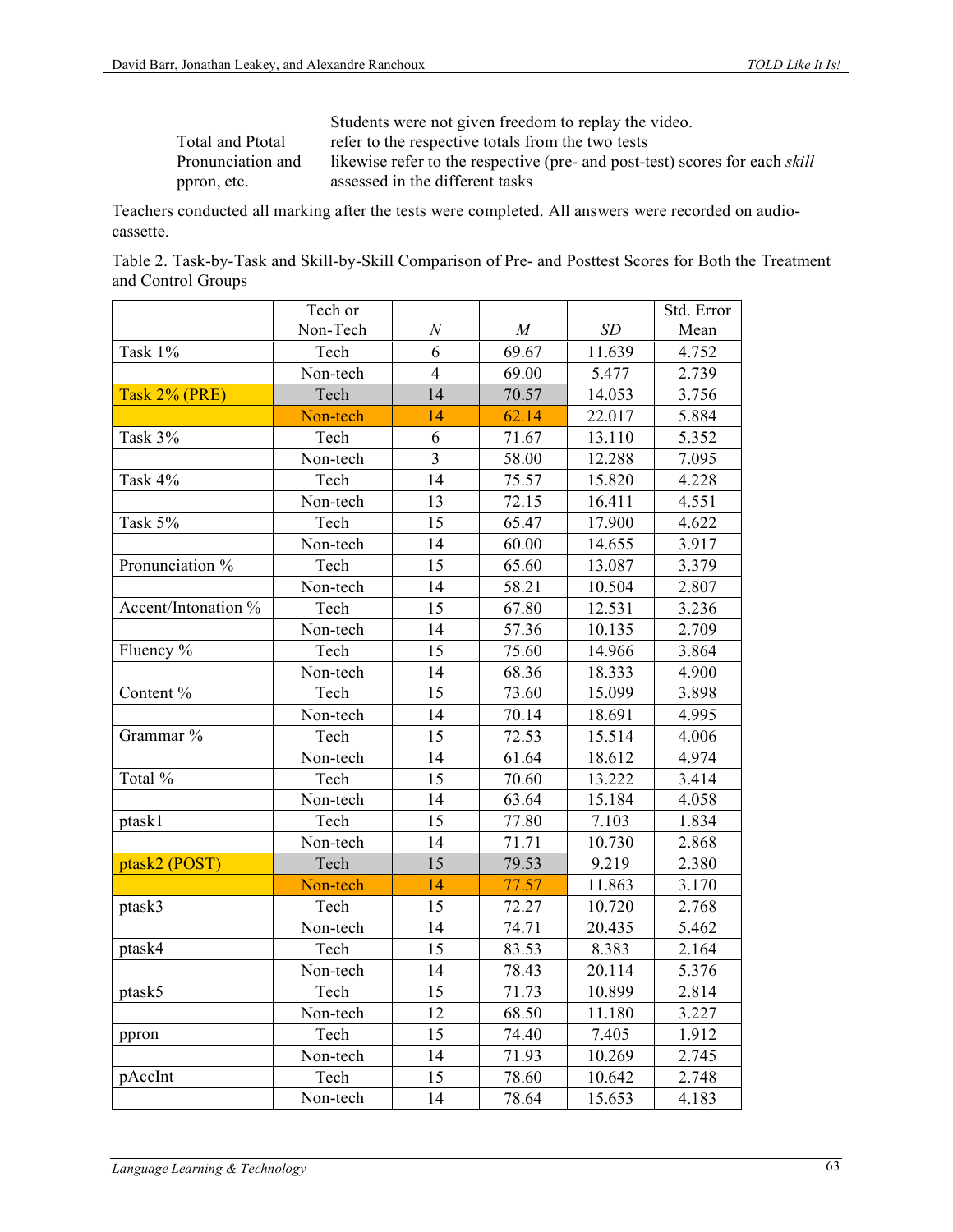| pfluency | Tech     | 15 | 81.60 | 9.132  | 2.358 |
|----------|----------|----|-------|--------|-------|
|          | Non-tech | 14 | 81.50 | 13.178 | 3.522 |
| pcontent | Tech     | 15 | 80.33 | 7.247  | 1.871 |
|          | Non-tech | 14 | 82.29 | 12.356 | 3.302 |
| pgrammar | Tech     | 15 | 74.93 | 9.830  | 2.538 |
|          | Non-tech | 14 | 72.43 | 10.471 | 2.799 |
| PTotal   | Tech     | 15 | 77.20 | 7.408  | 1.913 |
|          | Non-tech | 14 | 77.21 | 10.519 | 2.811 |

In Table 2, the highlighted Task 2 boxes (in which students answered questions about themselves) show, as an example, progress in both the treatment and the comparison groups. For this skill greater progress was made by the comparison group.

In order to show whether there are any significant relationships between compared data, the following comparisons were of interest:

- 1) Comparing the students' pre- and post test total scores for a broad gauge of progress over the semester. Had progress been made by everyone irrespective of which group they were in?
- 2) Comparing the students' pre- and post-test scores by the independent variable of which teaching group they were in. Here we were interested in comparing progress made across the two groups, comparison and treatment, to see if significantly more or less progress was made by one or other.

The above comparisons were carried out for each of the five tasks in the test and for each of the five skills under analysis (pronunciation, accent/intonation, fluency, content, and grammatical accuracy) to see if more progress had been made in certain skills rather than others and whether there were any reasonable assumptions possible as to the causes for this. Finally, in order to assess whether it was possible that factors, other than which group they were in, were influencing students' progress, an analysis of the other variables we had tested (attendance, language learning experience, ICT-use) was made.

The most useful tests for our project were those which

- 1) Compare the means in the pre- and posttests to see if there has been any general improvement over the semester in the whole cohort ("within-subjects" analysis).
- 2) Compare the means of two or more independent samples (groups of individuals), in our case the treatment group and the comparison group, to see if one group has made significantly more progress than the other ("between-subjects" analysis).

For both of the above, an independent samples *t*-test (for parametric samples) was carried out, and its non-parametric equivalent (Mann-Whitney Test). A parametric sample is one where the sample is sufficiently large (30 or more records) for one to be able to make reasonably safe generalisations. Nonparametric analysis is required for small samples such as ours where normality, or safe generalisability, cannot be assumed (i.e., the total sample size was *N*=29 and the independent samples were no larger than *N*=15). Given that the results of the two types of analysis were very similar, for the interests of brevity we have only included here the parametric data and tables for this and all remaining analyses.

**Test Differences of the Mean From Two Sets of Observations From the Same Group of Individuals.** Here we were interested in comparing one group's performance under one set of conditions (i.e., the pretest by overall totals, or by task and skill) with their performance under another set of conditions (i.e., the posttest, again looking at overall totals and separate tasks and skills).

Our null hypothesis is that exposure to technology in oral language development makes no difference. We can accept the alternative hypothesis (i.e., that exposure to technology, even over the course of one semester, does make a difference to progress in oral language development) if our *p* value in our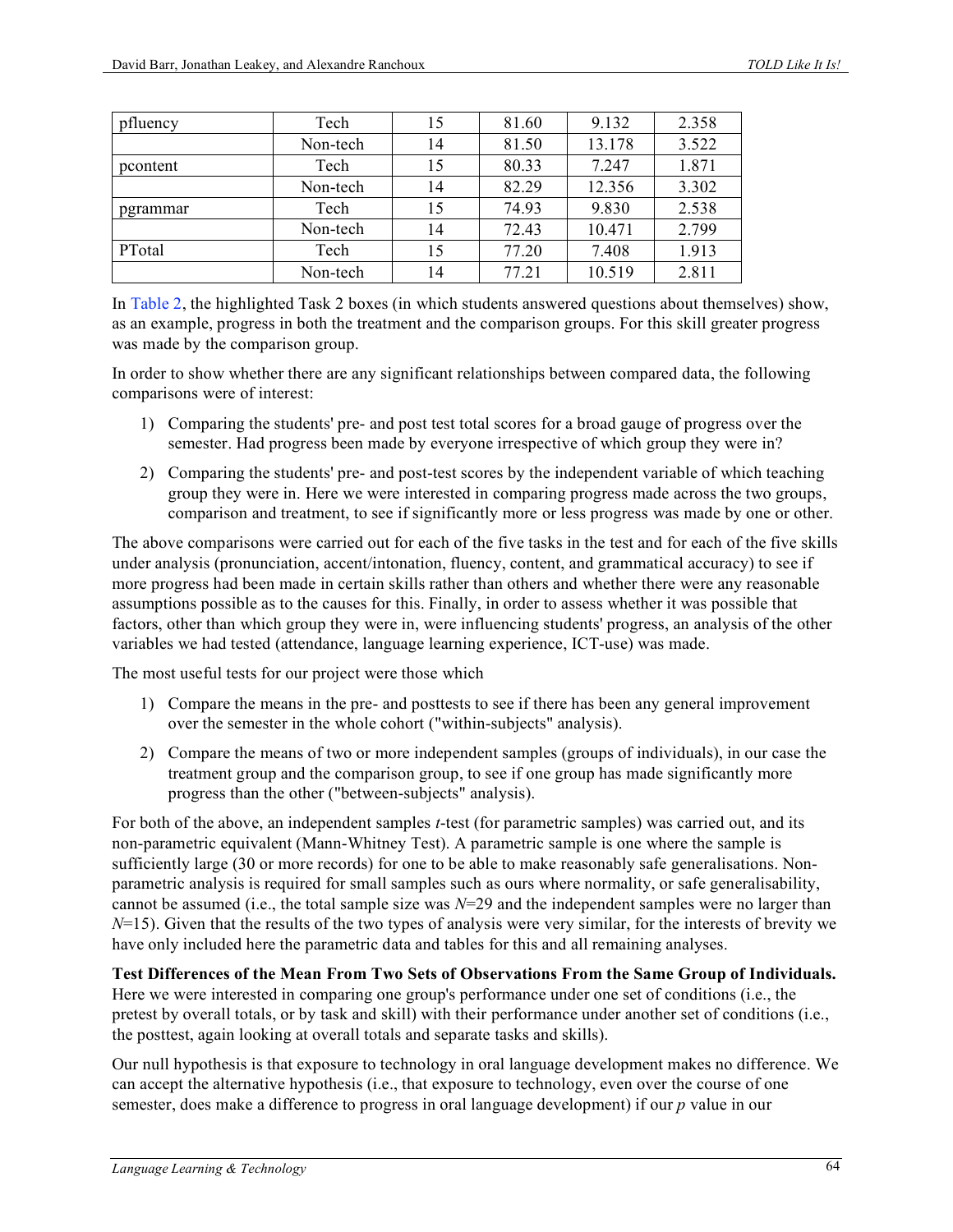compared means tests for pre- and posttest scores across the two groups is less than or equal to 0.05 (i.e., is at a 95% or higher level of confidence).

**Test the Degrees of Relationship or Correlation Between Variables.** This test was to see if there was a positive or negative correlation between the variables attendance, language learning experience, and ICTuse, and to see how strong this correlation was. It is worth noting that correlation does not imply causation. As with any correlation, there could be a third variable which explains the association between the variables we measured. So in the case of the TOLD project, even if we showed that there was a strong positive correlation, say, between ICT-use score and progress in the Tech group, a third variable such as "positive exposure to something new" (the so-called "Hawthorne effect") may be playing a significant role, especially as these were undergraduates in their first weeks of experiencing a new multi-media lab.

For this analysis, a Pearson's Product Moment Correlation Coefficient (Pearson's *r*) Test was carried out and its non-parametric equivalent (Spearman's Rho Test). Tables 3 and 4 confirm the above conclusions by means of a paired *t*-test showing that improvement took place in both groups. This paired *t*-test shows, by group, the differences in the compared means of the pre- and posttests. A minus sign before the figure in the mean column actually denotes an increase (not a decrease) from pre- to posttest. A comparison of the *p-*values (final column) shows that the confidence levels that improvement was not down to chance are high for both groups, but highest for the Non-Tech (comparison) group. The significance values (*p* or Sig.) are both less than 0.01 (i.e., above the 99% confidence level). We therefore reject the null hypothesis (that in this case the sample means of the pre- and post-tests are equal across both groups) and accept the alternative hypothesis that improvement did take place. However, we must conclude that because the comparison group also made significant progress the improvements cannot be attributed to technology.

Table 3. Paired *t*-Test Showing, by Group, the Differences in the Compared Means of the Pre- and Posttest Totals for the Control Group (Non-Tech)

|                               |           |       | Paired Differences              |                   |          |          |    |            |
|-------------------------------|-----------|-------|---------------------------------|-------------------|----------|----------|----|------------|
|                               |           |       | 95% Confidence Interval<br>Std. |                   |          |          |    |            |
|                               |           |       | Error                           | of the Difference |          |          |    | $Sig. (2-$ |
|                               | M         | SD    | Mean                            | Upper             | Lower    |          | df | tailed)    |
| Pair 1<br>Total $\%$ = PTotal | $-13.571$ | 8.925 | 2.385                           | $-18.724$         | $-8.419$ | $-5.690$ | 13 | .000       |

Table 4. Paired *t*-Test Showing, by Group, the Differences in the Compared Means of the Pre- and Posttest Totals for the Treatment Group (Tech)

|                               |          | Paired Differences |                                 |                   |           |          |    |            |
|-------------------------------|----------|--------------------|---------------------------------|-------------------|-----------|----------|----|------------|
|                               |          |                    | 95% Confidence Interval<br>Std. |                   |           |          |    |            |
|                               |          |                    | Error                           | of the Difference |           |          |    | $Sig. (2-$ |
|                               | M        | SD                 | Mean                            | Upper             | Lower     |          | df | tailed)    |
| Pair 1<br>Total $\%$ = PTotal | $-6.600$ | 8.069              | 2.083                           | $-2.131$          | $-11.069$ | $-3.168$ | 14 | .007       |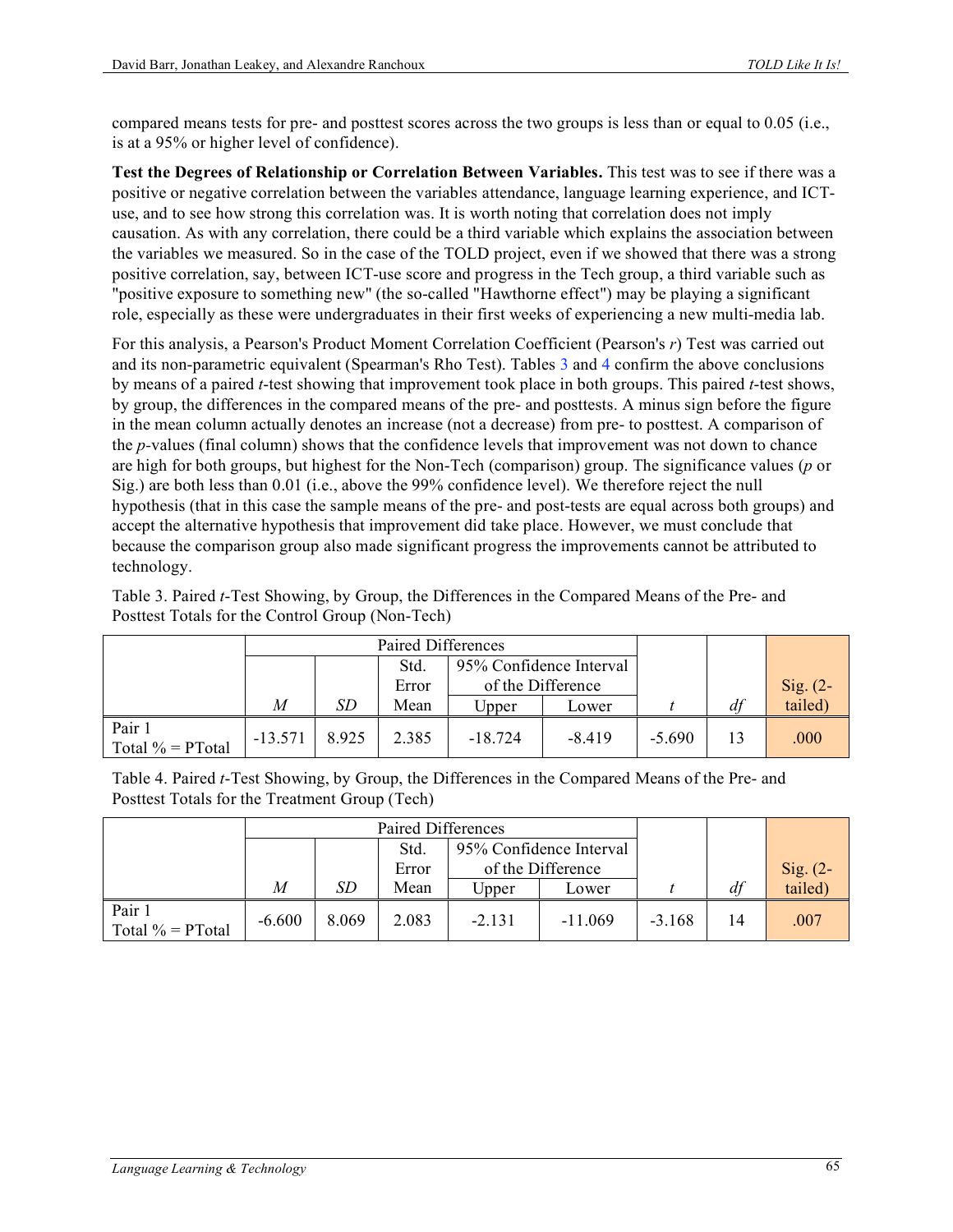| Levene's<br>Test for<br>Equality of<br>Variances |                                |          |      | t-Test for Equality of Means |        |                          |                         |                                |                |                               |  |  |
|--------------------------------------------------|--------------------------------|----------|------|------------------------------|--------|--------------------------|-------------------------|--------------------------------|----------------|-------------------------------|--|--|
|                                                  |                                | $\cal F$ | Sig  | t                            | df     | Sig<br>$(2 -$<br>tailed) | Mean<br>Differ<br>-ence | Std. Error<br>Differ-<br>ences | 95% Confidence | Interval of the<br>Difference |  |  |
|                                                  |                                |          |      |                              |        |                          |                         |                                | Lower          | Upper                         |  |  |
| $\mathcal{S}_{\mathbf{0}}$                       | Equal varliances<br>assumed    | .331     | .570 | 1.318                        | 27     | .198                     | 6.957                   | 5.277                          | $-3.871$       | 17.785                        |  |  |
| Total                                            | Equal variances<br>not assumed |          |      | 1.312                        | 25.877 | .201                     | 6.957                   | 5.303                          | $-3.946$       | 17.860                        |  |  |
|                                                  | Equal varliances<br>assumed    | 1.144    | .294 | $-.004$                      | 27     | .997                     | $-.014$                 | 3.360                          | $-6.908$       | 6.879                         |  |  |
| PTotal                                           | Equal variances<br>not assumed |          |      | $-.004$                      | 23.205 | .997                     | $-.014$                 | 3.400                          | $-7.045$       | 7.016                         |  |  |

Table 5. (Parametric) Independent Samples Test **--** Comparing the Means of the Two Groups Against Each Other

In the parametric test described in Table 5 the *p* (Sig.) values highlighted for both the pre- and posttest across the two groups are greater than 0.05, that is, falling below acceptable confidence levels for us to infer a significant difference between the two groups sets of results. We, therefore, cannot accept the alternative hypothesis  $(H<sub>1</sub>)$  that exposure to technology over the course of one semester makes a significant difference to progress in oral language development.

We must now check, task by task and skill by skill, whether there are any exceptions to this inference that might show that significant progress was made only in the treatment group. Tables 6 and 7 show the results of submitting the data to a paired samples *t*-test in which mean progress in each task and skill in the pre-post test is tested for significance. We were surprised to see that most results seemed to favour the comparison group.

|        |                                  | Paired Differences |        |       |                 |                |          |    |         |
|--------|----------------------------------|--------------------|--------|-------|-----------------|----------------|----------|----|---------|
|        |                                  |                    |        |       |                 | 95% Confidence |          |    |         |
|        |                                  |                    |        | Std.  | Interval of the |                |          |    | Sig.    |
|        |                                  |                    |        | Error | Difference      |                |          |    | $(2 -$  |
|        |                                  | $\boldsymbol{M}$   | SD     | Mean  | Lower           | Upper          | t        | df | tailed) |
| Pair 1 | Total % - PTotal                 | $-6.600$           | 8.069  | 2.083 | $-11.069$       | $-2.131$       | $-3.168$ | 14 | .007    |
| Pair 2 | Task 2% - ptask2                 | $-8.429$           | 11.817 | 3.158 | $-15.252$       | $-1.605$       | $-2.669$ | 13 | .019    |
| Pair 3 | Task 4% - ptask4                 | $-7.357$           | 13.703 | 3.662 | $-15.269$       | .555           | $-2.009$ | 13 | .066    |
| Pair 4 | Task $5\%$ - ptask $5$           | $-6.267$           | 18.219 | 4.704 | $-16.356$       | 3.823          | $-1.332$ | 14 | .204    |
| Pair 5 | Pronunciation % -<br>ppron       | $-8.800$           | 9.615  | 2.483 | $-14.125$       | $-3.475$       | $-3.545$ | 14 | .003    |
| Pair 6 | Accent/Intonation %<br>- pAccInt | $-10.800$          | 10.930 | 2.822 | $-16.853$       | $-4.747$       | $-3.827$ | 14 | .002    |
| Pair 7 | Fluency $\%$ - pfluency          | $-6.000$           | 11.458 | 2.958 | $-12.345$       | .345           | $-2.028$ | 14 | .062    |
| Pair 8 | Content % - pcontent             | $-6.733$           | 13.128 | 3.390 | $-14.004$       | .537           | $-1.986$ | 14 | .067    |
| Pair 9 | Grammar % -<br>pgrammar          | $-2.400$           | 11.224 | 2.898 | $-8.615$        | 3.815          | $-.828$  | 14 | .421    |

Table 6. Task-by-Task and Skill-by-Skill Paired Samples *t*-Test for the Treatment Group (Tech)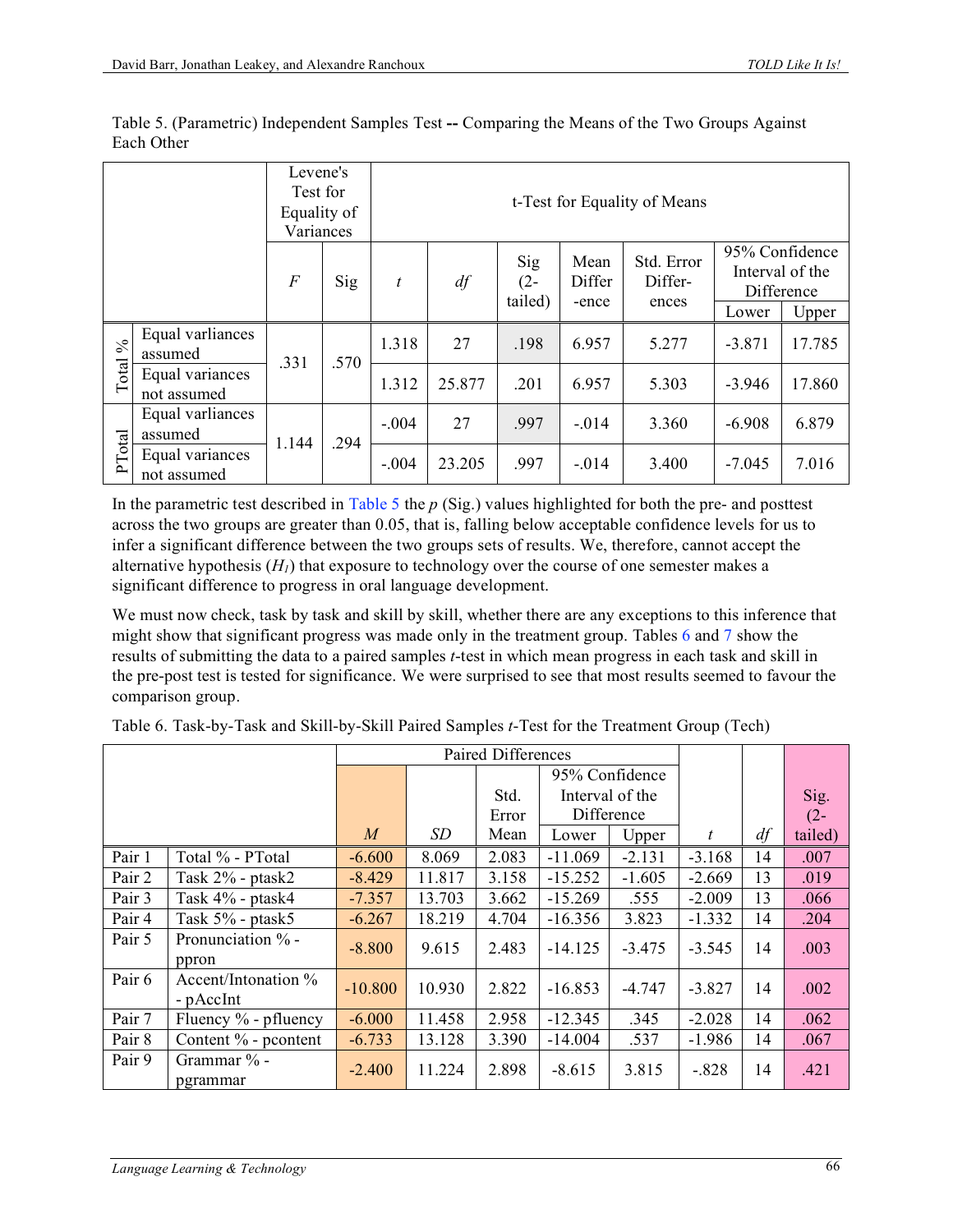|        |                                  | Paired Differences |        |       |                 |                |          |    |         |
|--------|----------------------------------|--------------------|--------|-------|-----------------|----------------|----------|----|---------|
|        |                                  |                    |        |       |                 | 95% Confidence |          |    |         |
|        |                                  |                    |        | Std.  | Interval of the |                |          |    | Sig.    |
|        |                                  |                    |        | Error | Difference      |                |          |    | $(2 -$  |
|        |                                  | $\boldsymbol{M}$   | SD     | Mean  | Lower           | Upper          | t        | df | tailed) |
| Pair 1 | Total % - PTotal                 | $-13.571$          | 8.925  | 2.385 | $-18.724$       | $-8.419$       | $-5.690$ | 13 | .000    |
| Pair 2 | Task 2% - ptask2                 | $-15.429$          | 18.912 | 5.054 | $-26.348$       | $-4.509$       | $-3.053$ | 13 | .009    |
| Pair 3 | Task 4% - ptask4                 | $-7.000$           | 27.139 | 7.527 | $-23.400$       | 9.400          | $-.930$  | 2  | .371    |
| Pair 4 | Task 5% - ptask5                 | $-7.917$           | 14.311 | 4.131 | $-17.010$       | 1.176          | $-1.916$ | 11 | .082    |
| Pair 5 | Pronunciation % -<br>ppron       | $-13.714$          | 11.317 | 3.024 | $-20.248$       | $-7.180$       | $-4.534$ | 13 | .001    |
| Pair 6 | Accent/Intonation %<br>- pAccInt | $-21.286$          | 14.824 | 3.962 | $-29.845$       | $-12.726$      | $-5.373$ | 13 | .000    |
| Pair 7 | Fluency $\%$ - pfluency          | $-13.143$          | 13.132 | 3.510 | $-20.725$       | $-5.561$       | $-3.745$ | 13 | .002    |
| Pair 8 | Content % - pcontent             | $-12.143$          | 12.347 | 3.300 | $-19.272$       | $-5.014$       | $-3.680$ | 13 | .003    |
| Pair 9 | Grammar % -<br>pgrammar          | $-10.786$          | 15.338 | 4.099 | $-19.642$       | $-1.930$       | $-2.631$ | 13 | .021    |

Table 7. Task-by-Task and Skill-by-Skill Paired Samples *t*-Test for the Control Group (Non-Tech)

This data can also be displayed as bar charts (see Figures 3 and 4). Confidence levels are marked with asterisks:  $* =$  confidence from  $p = 0.05$  (i.e., at the 95% level) up to, but not including,  $p = 0.01$  (i.e., at the 99% level);  $** =$  confidence from 99% to 100% confidence level, or  $p = 0.01$  or less.



Figure 3. Progress for the Tech (treatment group) with significance values  $(*/**)$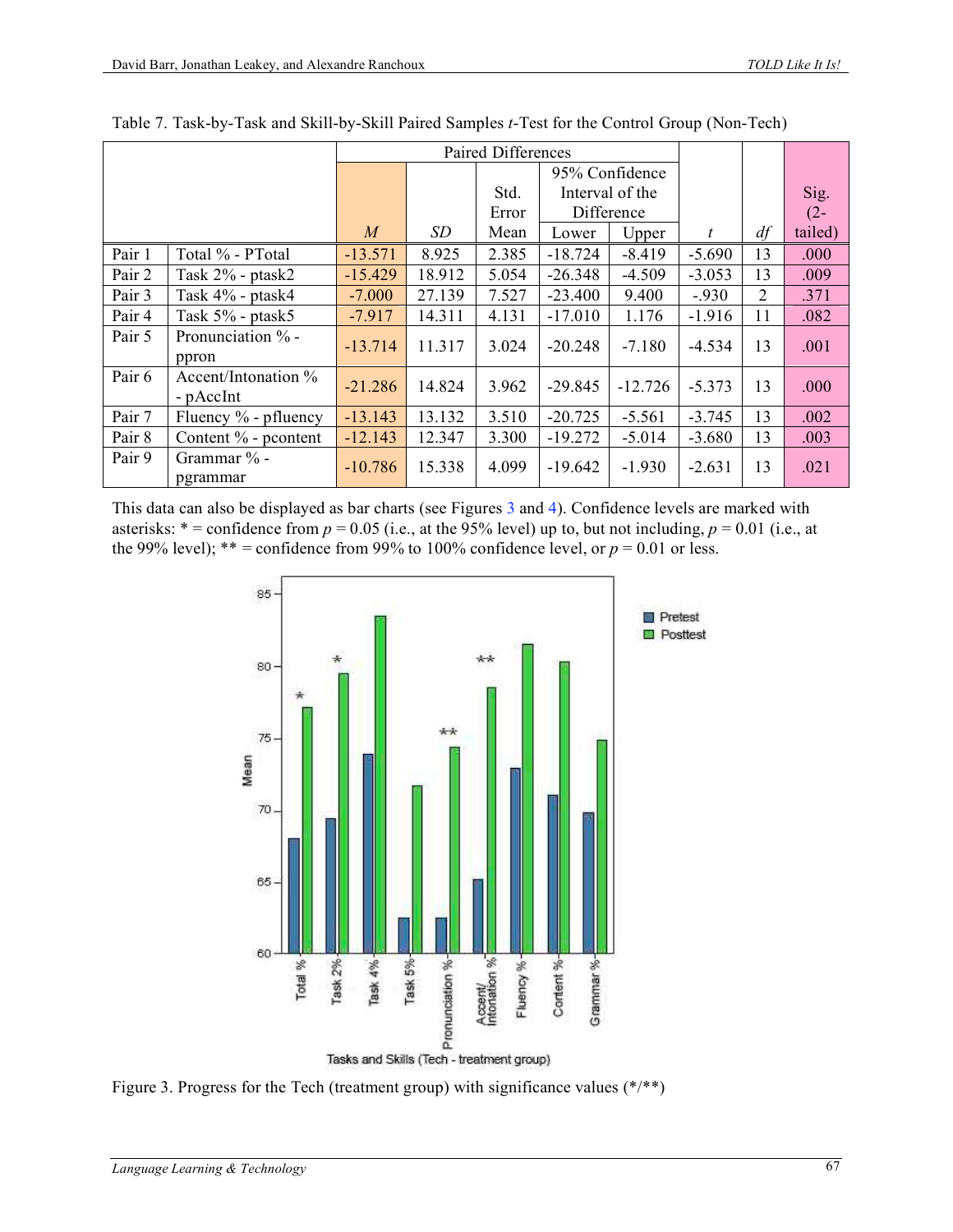

Figure 4. Progress for the Non-Tech (comparison group) with significant values  $(*/**)$ 

### **Research Question 2: What factors may affect students' oral language development when using computers?**

Tables 6 and 7 and Figure 3 and 4 reflect the progress made in both groups with the comparison group actually showing more areas (overall total, one task, and all five skills) than the treatment group (overall total, one task, and only two skills) of significant progress that cannot be attributable to chance. Neither of the remaining tasks (Task 4, the hear-and- respond comprehension; and Task 5, the résumé of a video extract) showed significant improvement for either group. Such results must be left to one side.

However, for the skills of fluency, content, and grammar, the comparison group did make significant progress while the treatment group did not. What factors were at play here? One is not so surprised that fluency and content improved more in the comparison group as more time was spent in this group on *meaningful communication.* What is more surprising is the fact that the treatment group, which had access to grammar drilling software with built-in feedback, did not progress more in the area of grammar. One would expect, however, that a group with access to CALL grammar reference and drilling tools as well as Web-based topic-based content would benefit in the longer term.

The one task that both groups had in common in terms of significant progress made was Task 2 (the five personal questions) and the skills they had in common were pronunciation and accent/intonation. Progress in Task 2, one could say, is not a surprising outcome given that students are likely to feel most comfortable when talking about familiar topics such as themselves whatever the context (technology based or not). This tends to be the area that FLAs use to start weekly conversation classes. From a skills point of view, one would expect pronunciation and accent/intonation would be the skills that a conversation class with a native speaker would develop the most, again regardless of the environment.

A configuration of our data sources might help to highlight those factors contributing to learning gains and differences across the two groups. The student logs, for example, point to the human element or lack of it as being a key factor influencing student (and to some extent staff) reactions. The qualitative analysis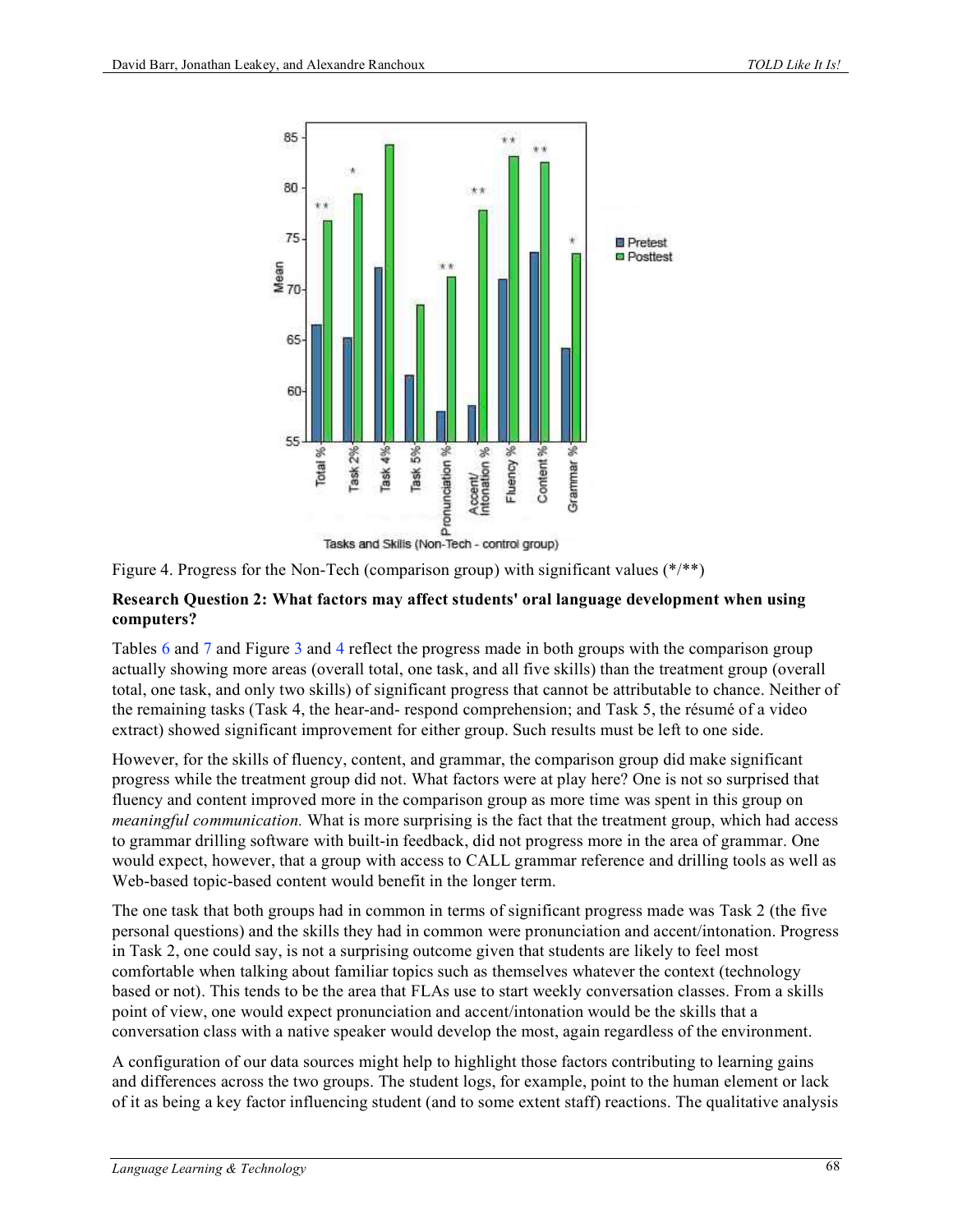below will assess this. Further research including targeted questions in a Focus group might also have got closer to the factors thrown up by the quantitative findings. A larger sample size would also have enabled multivariate analysis which would have highlighted possible other factors involved.

### **SUMMARY OF QUANTITATIVE FINDINGS**

In answer to our first research question as to whether computer technology significantly enhances students' progress in oral language development we have drawn the following conclusions:

- 1) The parametric and non-parametric results were very similar for all the tests analysed for this paper, implying that the sample size for these tests (*N*=29) was sufficiently reliable data from which to make inferences. Nevertheless, a larger sample size would be preferable from which to make generalizable statements.
- 2) The language learning experience survey showed that both the treatment and the comparison groups were, when viewed as a whole, starting from the same ability/experience benchmark. This went some way towards countering the skewing effect that might have been caused by the fact that these groups were not randomly selected but self-selecting according to course.
- 3) Given that our data showed that the CALL environment did lead to improvement we might have been tempted initially to reject our null hypothesis (that the CALL context does not make a significant difference to oral language development). However, in the light of the between-subjects comparison (paired *t*-tests) we have seen that the difference/improvement cannot, over the short term in any case, be attributable to a computer-based environment since both groups progressed, and if anything the comparison group made more progress. We controlled as much as we could also for differences attributable to teacher input, by ensuring that the two native-speaker tutors both taught in each context and that the subject matter was similar.
- 4) While both groups were shown to have made significant progress over the semester, the comparison group (Non-Tech) generally made more progress than the treatment (Tech) group. This can be seen by comparing, skill by skill, the mean of each group's progress from pre to post-test (see Table 2). This shows that the comparison group made significantly more progress than the treatment group, which also made progress. The average percentage gain for the treatment group was 5.44, whereas that of the comparison group was 15.64.
- 5) It is now clear that two alternative hypotheses will now need to be tested in greater depth:  $H_1$  = The CALL environment does make a positive difference in certain aspects (skills or tasks) of oral language development, such as accent and pronunciation/intonation; and  $H_2$  = The CALL environment hinders certain aspects (skills or tasks) of oral language development.

In answer to our second research question which aimed at isolating the factors that may affect oral language development, the following conclusions were drawn:

- 1) According to our statistical findings, it appears that the CALL environment inhibited progress in oral language development more than the traditional non-CALL setting. While overall both groups progressed, the comparison group showed significant progress in more oral skill areas than the treatment group. Nevertheless, given the cohort size, it would be inappropriate to say conclusively that the technology hindered performance. A more likely explanation would be that more of the curriculum could be covered in the Non-Tech classes than in the Tech group because time did not need to be spent adjusting to the technology and this ensured good linguistic progress could be made by those students not using technology.
- 2) Factors that may have acted as inhibitors or brakes on progress may have been: the short length of the study so far combined with the fact that the treatment group lost some time actually getting used to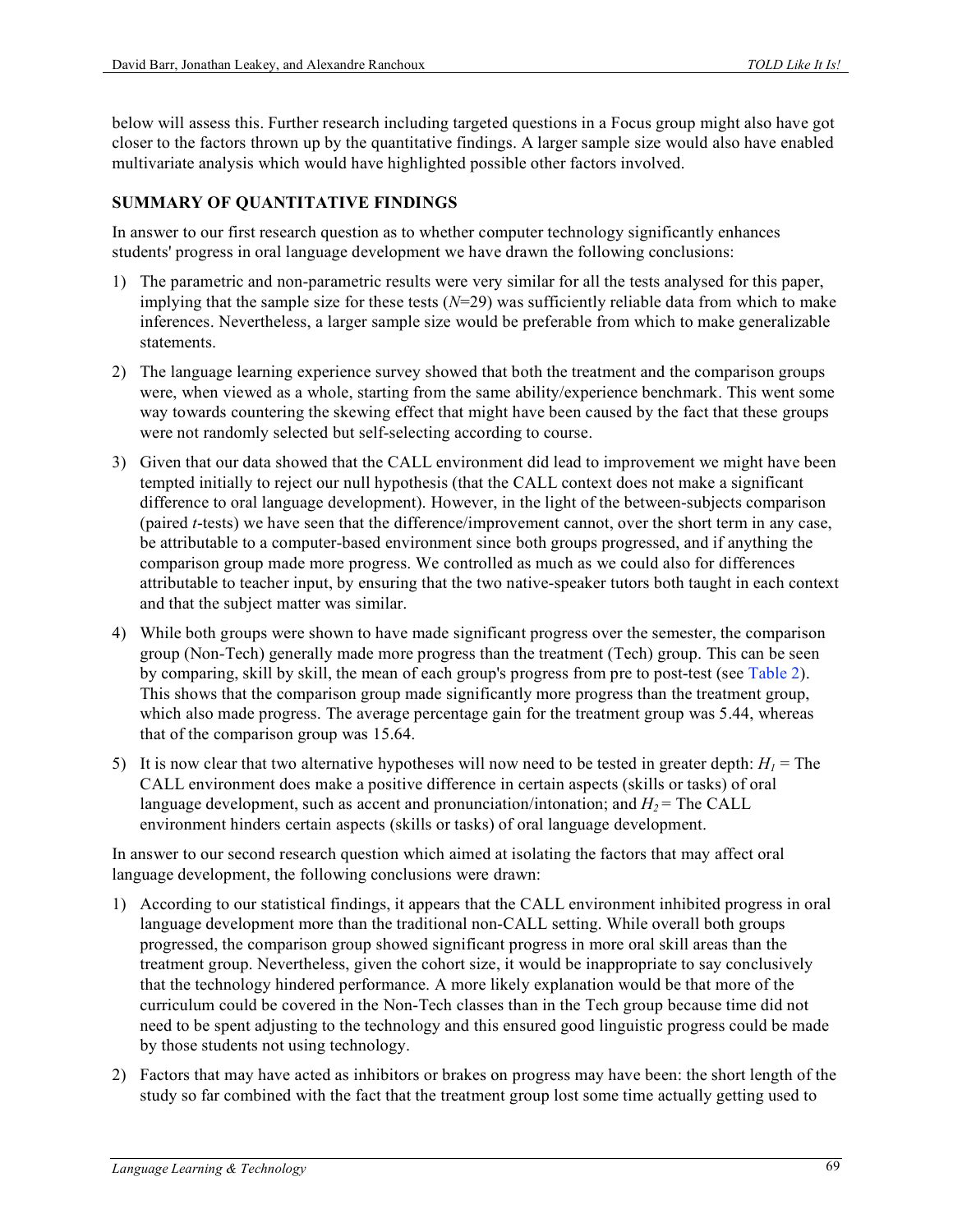the computer-based environment and software, time which the other group were able to use on task; also the fact that the students and the teaching staff were novices in the CALL environment, which may have exacerbated resistance and reluctance on the part of some of them, just as much as for some it may have had a positive (Hawthorne) effect. We did not in this study isolate quantitatively which effect resulted in individual cases. However, it may be possible to map statements (positive or negative) from the student logs with individual scores to see if there was a correlation. Focus groups could have teased out the reasons on a skill by skill and task by task basis.

- 3) A negative correlation was found to exist between student improvement over the semester and their language learning experience in both the treatment and comparison groups. In other words both contexts most encouraged the weaker students. Given that we have shown that the ICT environment did not contribute significantly to progress, we must look elsewhere for an explanation of this finding. It might, for example, be due to the smaller group context (as opposed to the more threatening lecture/ large seminar environment) and the closer attention students received in the experimental situation, which may have raised the confidence of the weaker students.
- 4) No significant correlation was found to exist between ICT-use scores and progress and attendance and progress. The first variable (ICT-use) we attributed to the fact that this was a new ICT environment for most, if not all, and that new ICT skills were therefore being learned by all. The second variable (attendance) we felt was not significant given the short-term nature of the study. Both variables may well play a larger role in results over a longer-term study.

### **QUALITATIVE ANALYSIS**

Even though the statistical evidence showed that the pedagogical benefit of using technology for oral work was unclear (thereby answering the first of our research questions), all the same, the effect of computer technology is not just measured in these terms. The views of students and staff towards the use of technology in oral language development also merit consideration to allow us to gauge the reaction of both groups to the technology and help us answer the third of our research questions. The qualitative evidence has been drawn from student and staff logs and reports as well as classroom observations.

#### **Acceptance by Learner**

The reaction of students towards the use of technology also helps us to consider some of the factors that may affect their oral development and therefore help us address the second of our research questions. In the treatment group, the initial weeks of the semester were spent learning how to use the multimedia lab technology. In the first few weeks, there were problems using the digital voice recorder. That said, however, what one student considers problematic, another student may find advantageous. This was the case with the use of headphones to record answers to a video comprehension. One student considered the headphones difficult to use, while another student welcomed using them as it meant answers to questions could be recorded without other students hearing what was said, which was less intimidating for the student. In addition, the information provided on the logs from students in the technology group made very little reference to problems using the technology and certainly the number of students who described these problems as affecting the efficacy of the classes was limited (one student). One possible explanation for this is that students saw beyond the shortcomings of the technology and felt it was making a difference in their learning because of the opportunities for practice through pronunciation exercises. This supports the findings of Burnage (2001), who discovered that the most popular CALL package among students at the University of Cambridge was a difficult-to-use DOS-based program, because students appreciated its pedagogical value (p. 169).

The statistical data have shown that students made progress in oral development in both treatment and comparison groups and that this cannot easily be attributed to the use of technology. These findings are supported by the results of the student logs, which showed that every student (in both the comparison and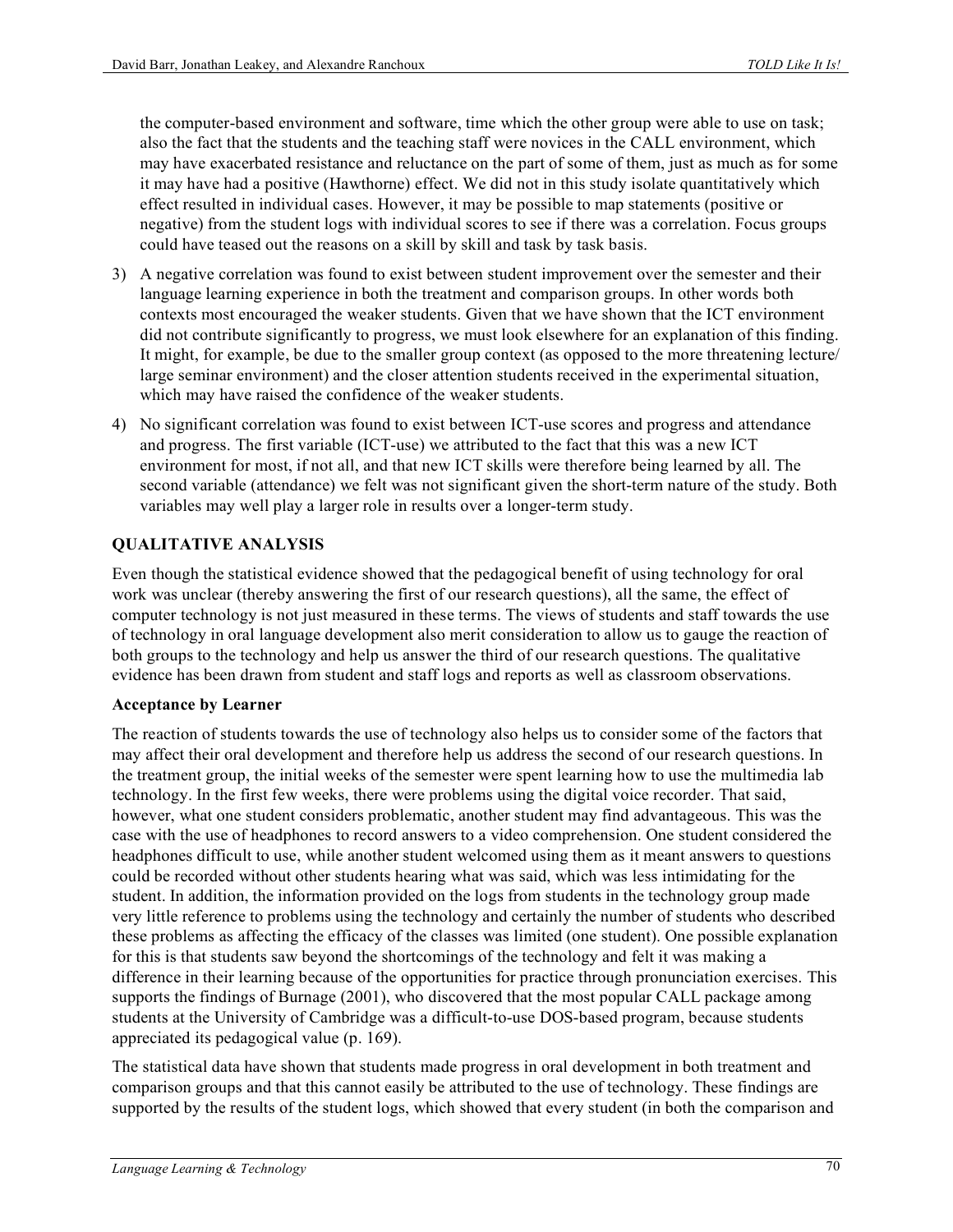treatment group) who took the time to complete a log felt that progress in oral work was made in several of the areas listed in the oral skills checklist outlined earlier in this paper. The fact that the use of technology in this experiment did not add anything significant to the learning process calls into question the need for using it -- an issue that was not lost on the teaching colleagues in their assessment of the project. It also highlights a wider issue in the area of CALL and ICT -- whether perceived pedagogical benefit of technology corresponds to the actual benefit derived. Students in the treatment group were willing to use technology and generally were very upbeat about its use. In fact, in some cases the use of computer technology was cited as the most positive aspect of the classes, making classes more interesting. This supports a widely held view in CALL research that technology motivates students: even critics of CALL technology concede this point (Ross, 1991, p. 65). That said, however, improving motivation on its own does not mean that CALL is an effective pedagogical tool. In the case of this project, CALL software and resources were used to maximise the learning opportunities for students; however students in the comparison group were exposed to similar learning opportunities in more traditional surroundings. As a result, the pedagogical impetus for using the technology was lessened.

Student logs also revealed that just under half the students in the treatment group (7 out of 15) described the group discussions and debates as the best aspect of the oral development classes. These activities were the least technological aspects of the oral development classes, although students in the treatment group used the Web to conduct research for ideas before starting the group debate. One of the main reasons given by students for this preference was that the debates allowed them to engage in meaningful and relevant, "message-orientated" communication. This feedback highlights an important question regarding the use of computer technology in oral development: Is message-orientated communication enhanced by technology? The technology may help in the development and practice of oral skills through drill and practice and pronunciation exercises (the rehearsal stage) but its role in the application of this practice (the performance stage) is not as clear. This differs from other language skills where technology can be used for both stages. Written skills, for example can be practised through CALL exercises, and it is possible to put these skills into practice through e-mail or other forms of text-based electronic communication.

#### **Acceptance by Tutor**

Discussions with the tutors showed that they were not opposed to the technology in itself, but felt it did not always fit in with the aims of the oral classes. One colleague remarked that the use of headphones in the multimedia lab created a gap between the students and her. The staff feedback in general pointed to a dehumanisation of oral classes when technology is introduced, and this was supported from classroom observations. In the early classes, computer technology was used for many aspects of student-staff oral communication, even though everyone was situated in the same room: in those circumstances, technology was creating an artificial barrier for all concerned. Such a barrier made it difficult for the tutors to appreciate the potential of using computer technology -- a theory that is supported by Partee (1996, p. 79). These views showed that unlike students, they had more reservations about using the technology because it did not seem to contribute to the learning outcomes of the oral classes. As a result, we found the tutors reaction to be one of pragmatism, in other words, only using the technology when it makes a difference to the learning process, a view confirmed by Gillespie and Barr (2002, p. 131).

See Appendix C for a tabular comparison of the benefits of a CALL and non-CALL environment for oral language development classes drawn up as a result of our experiences with the TOLD project.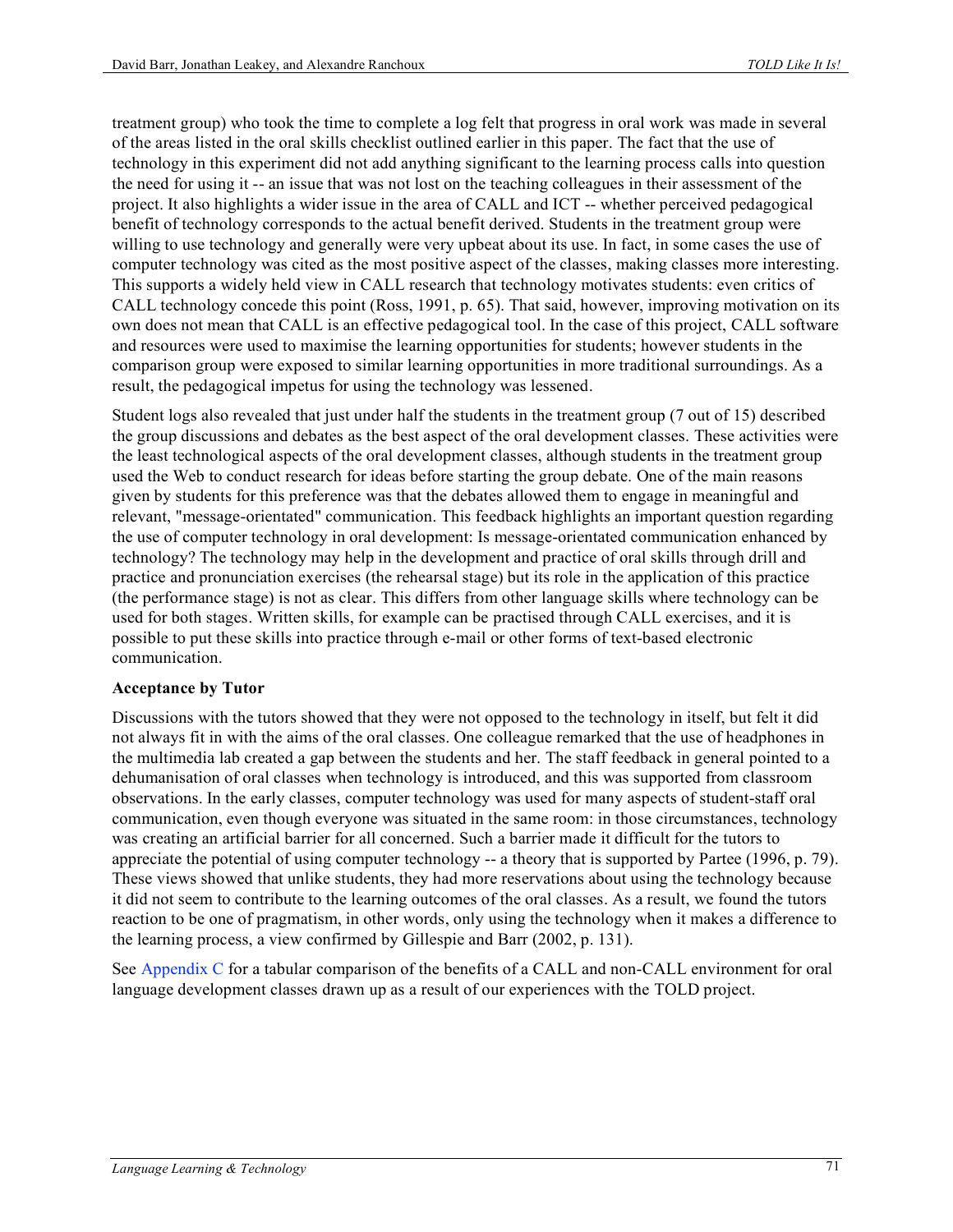### **CONCLUSION**

The results of this paper are inconclusive in proving whether computer technology makes a significant difference in enhancing students' oral language development. Clearly, this study was limited by time, which meant that the experiment was really only effective over a 10-week period. Conducting the research over a longer period might reveal more definitive conclusions.

Despite the limitations of the project, our findings show that one main factor affected such development. The content of the classes meant that the use of technology in this project was not always relevant in achieving learning outcomes. This may also help us to explain why the students who did not use technology seemed to perform better: the students and the tutor in the comparison group did not need to spend valuable time in class to learn how to use the technology. The time taken up learning and using the technology in the treatment group was used for valuable oral practice in the comparison group. Other possible factors may be prior use and experience of ICT and attendance, although the results of this paper do not demonstrate a significant correlation between student performance and these factors and more evidence is required. Other factors, such as student learning styles may well be a significant variable and this is being looked at as part of a longer-term study.

Despite the inconclusive findings of the paper, we have discovered that students in general welcome the use of computer technology to enhance oral skills. In general, students saw the benefits of using computer technology for drilling oral skills such as pronunciation, although when it came to using these skills for meaningful communication, the traditional approach of class discussions and one to one conversations without any technology proved more successful. These findings are broadly confirmed by the reaction of the class tutors who believed that oral communication skills in a "real" context are best developed through spontaneous contact with human tutors and classmates. Under the current arrangements, technology is perhaps better kept out of free conversation and integrated more into pronunciation drilling and the development of associated skills as well as opening up the possibilities for video and audio conferencing, including tandem oral work with students from francophone universities. This would require a redefinition of the format of free oral conversation classes at Ulster.

### **FUTURE DEVELOPMENTS**

After running the project for one semester, a number of lessons have been learned and the experiment will be repeated subject to the following changes:

- 1) carry out the project over a longer period (one academic year as opposed to one semester and to repeat the project with the following year's cohort of first year students);
- 2) re-visit the variables studied in the pilot project (ICT-use, language learning experience and attendance) to see whether over the longer period of the study their correlation with progress is more significant;
- 3) explore more comprehensively the influence of different variables such as gender and learning style;
- 4) develop individualized learning paths based on diagnostic surveys and tests, to cater for all levels of student ability;
- 5) modify the pedagogy used in the pilot project to make the technology more relevant to the learning experience (e.g., explore the possibilities of message-orientated communication locally, for example, turning the multimedia lab into a newsroom, and remotely, including cross-campus and international multimedia video conferencing); and
- 6) pay heed to a recent study by Hubbard (2004, p. 165) of over 90 research articles which sounds a note of caution regarding the overdependence on using for research data what he calls "neophytes" to the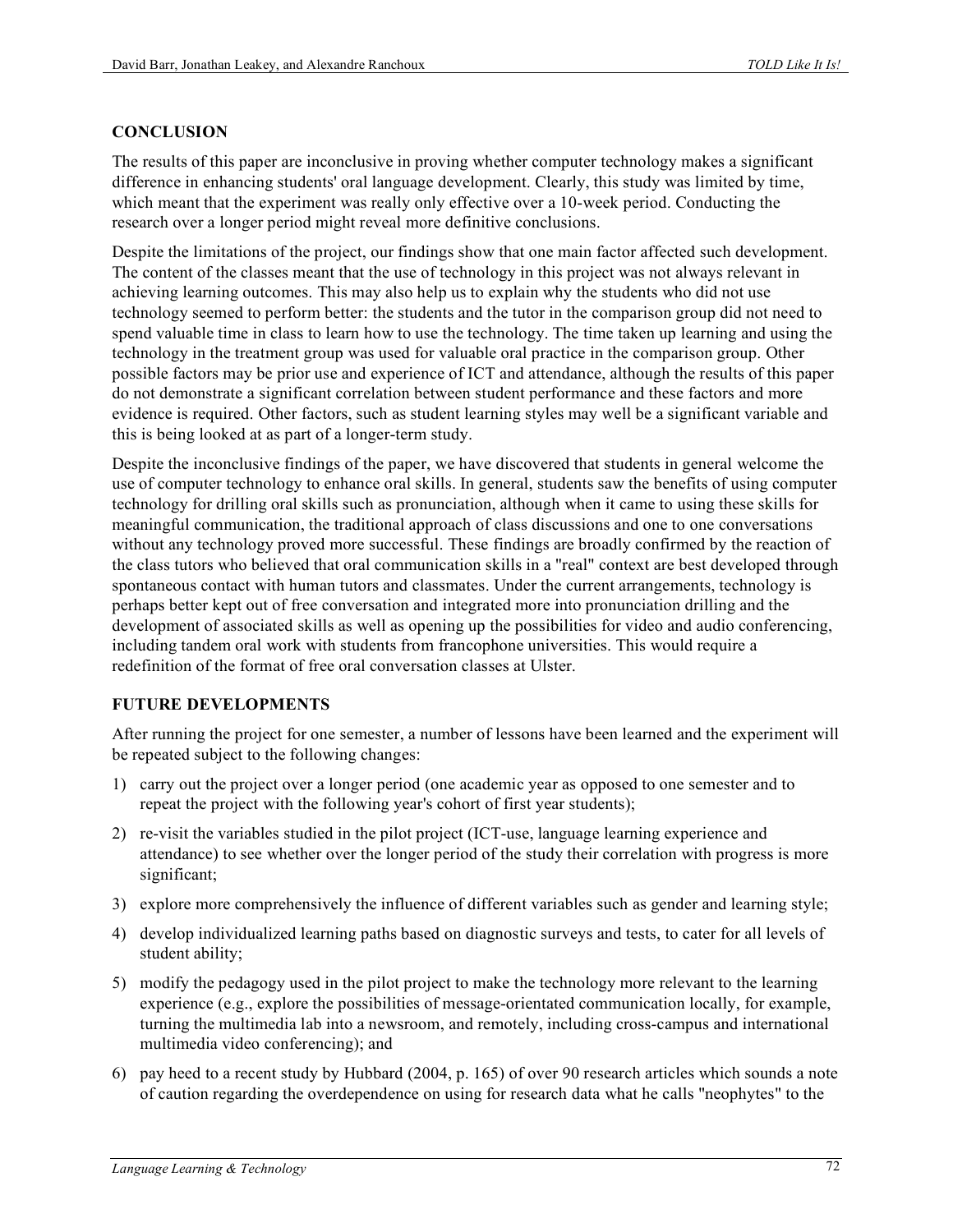CALL environment. He found that a high percentage of CALL research appears to have the following characteristics:

- Research subjects, whether students or teachers, are novices to CALL.
- They are also novices to the task or application under study.
- They are often studied exclusively during their initial experience.

#### **APPENDIX A. Sample Lesson Plan With Follow-Up Activity**

### **Activity -- Week 3 "Une loi contre les signes religieux ostensibles à l'école"**

#### *Première partie: Compréhension orale*

2 écoutes successives du texte (écoute a froid, sans aucun support) 1ere écoute des questions (idem) Re-écoute du texte 2ème écoute des questions Ecoute découpée du texte

#### *Deuxième partie: Production orale*

| 3ème écoute des questions         | Réponses des étudiants pour chacune des questions |
|-----------------------------------|---------------------------------------------------|
| ler travail sur la prononciation  | Répétition de mots et d'expressions entendues     |
| 2ème travail sur la prononciation | Lecture du texte par les étudiants                |

#### **Questions posées aux étudiants**

- 1) A quelle date a été remis le rapport?
- 2) Qu'est-ce qui va être interdit à l'école?
- 3) A qui le rapport a-t-il été remis?
- 4) Combien y a-t-il de propositions dans le rapport?
- 5) Quel adjectif caractérise les signes qui vont être interdits dans les écoles?
- 6) De quelles religions sont les fêtes qui vont devenir jours fériés?
- 7) Quel code va être modifié?
- 8) A quelle date le Président de la République s'est-il prononcé sur le rapport?
- 9) Est-il favourable ou non à ce rapport?
- 10) Qu'en est-il du projet actuellement ?

### **Mots & expressions à répéter**

La commission -- La commission Stasi sur la laïcité -- les signes religieux ostensibles -- le principe de laicite -- une appartenance religieuse ou politique -- la santé publique -- les jours fériés -- le Code du travail -- un jour de fête religieuse -- le credit de jours fériés -- favorable au projet -- entre les mains des parlementaires.

#### **French Oral Skills Checklist**

| Pronunciation                      |  |
|------------------------------------|--|
| Accent and intonation              |  |
| Fluency                            |  |
| One-to-one with a French person    |  |
| One-to-one with an English speaker |  |
|                                    |  |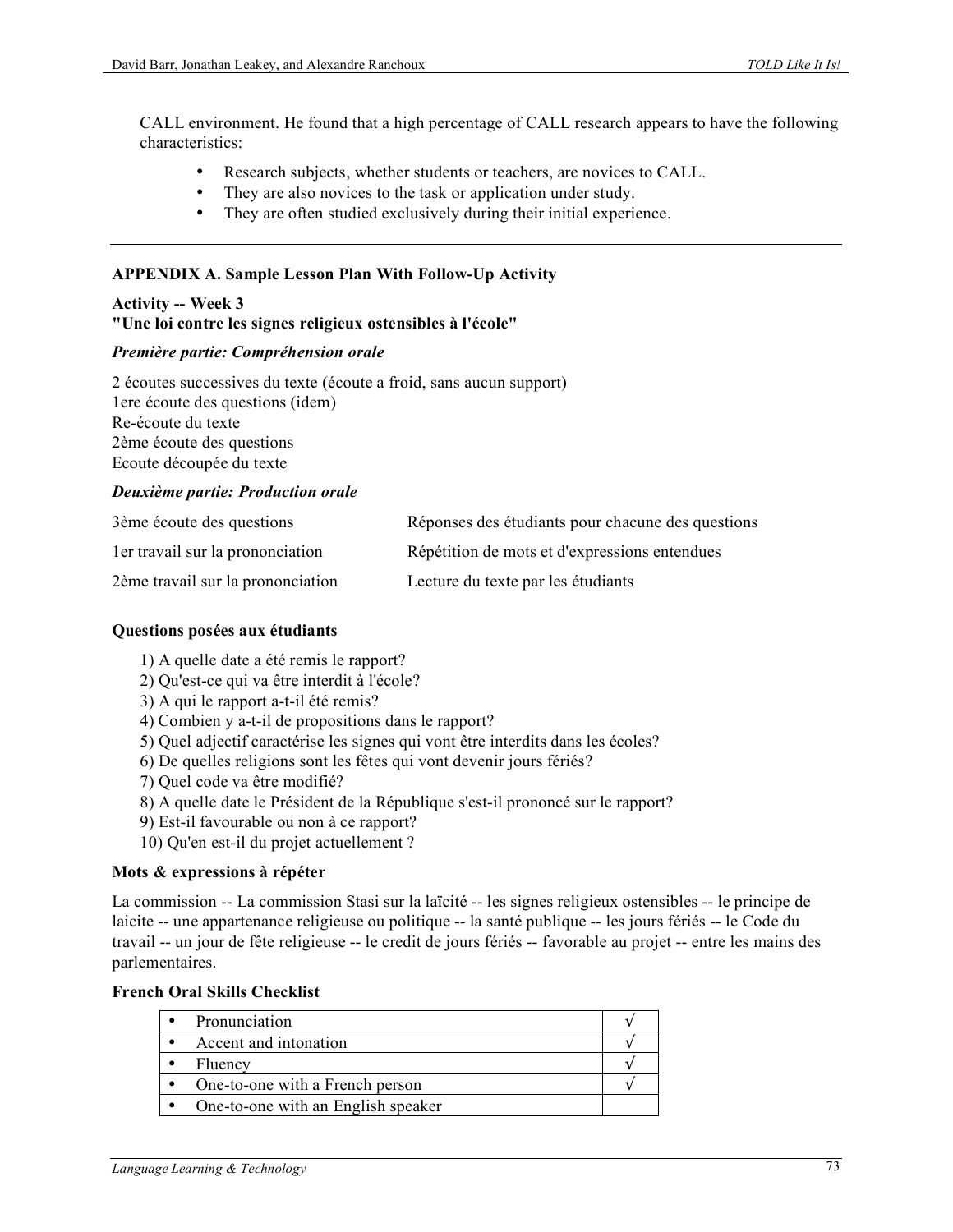| Responding spontaneously in a conversation                |  |
|-----------------------------------------------------------|--|
| Responding to visual or aural input (e.g., from TV/radio) |  |
| Taking an active part in a structured group discussion    |  |
| Taking an active part in an unstructured group discussion |  |
| Giving a group presentation                               |  |
| Giving a presentation on my own                           |  |

#### **Follow-up: Listen-Watch-Respond-Discuss Activity**

In another class, students in both groups watched a video extract on the theme of "laïcité." This was a news clip from a TV5 satellite broadcast, which had been recorded in analogue format (for the comparison group) and then digitised for the treatment group. Each class was divided into two groups (one group for and one group against) in order to prepare answers to these questions and to lead into a discussion of the topic of wearing of Islamic head-dress in French educational establishments.

#### **APPENDIX B. Descriptive Statistics -- The Collated Raw Data**

The following is an analysis of **individual** learning gains.

Here we present the collated raw data showing, individual scores for the predictor (or independent) variables of attendance, language learning experience, and ICT-use, and the individual scores for the outcome (or dependent) variables of the pre- and posttest, as well as the difference between the two. These are all expressed as percentages.

In the following table,  $N=30$  (10 males, 20 females; however 1 female in the non-tech group was absent for the post-test, reducing *N* to 29 for most comparisons). Also,

| Column 1            | $1 =$ Tech group (the treatment or test group) = 15;                               |
|---------------------|------------------------------------------------------------------------------------|
|                     | $2 =$ Non-Tech group (the comparison group) = 15                                   |
| Column 2            | $1 =$ male student; $2 =$ female student                                           |
| Column 3            | Attendance score; maximum possible was 12 hours out of 12                          |
| Columns $4 & 5$     | Percentage scores for the identical pre- and posttests                             |
| Column 6            | Denotes the difference between students' pre- and post-test scores                 |
| Column <sub>7</sub> | The language learning experience survey score. This score represents a             |
|                     | combination of objective measures (e.g., qualifications/ amount of time spent in   |
|                     | the foreign country) for which we devised our own scoring system, and subjective   |
|                     | measures (e.g., students' assessment of their own confidence and fluency levels in |
|                     | their language skills) for which we asked them to give a score on a scale of 1-5.  |
|                     | The scores showed a measure of comparability between the groups in that the        |
|                     | mean of each group's survey was nearly identical: 58.2% for the Tech group and     |
|                     | 58% for the Non-Tech group. Of course, comparability student to student would      |
|                     | be much more difficult to obtain.                                                  |
| Column 8            | The ICT-use survey. This percentage score summarises a range of student            |
|                     | responses covering their experience of using a range of applications (word-        |
|                     | processing; spreadsheets; databases; WWW, etc.), their frequency of use of these   |
|                     | applications, their access to computers in university and at home, and also their  |
|                     | use of mobile phones. Most of these scores were given on a 1-5 scale.              |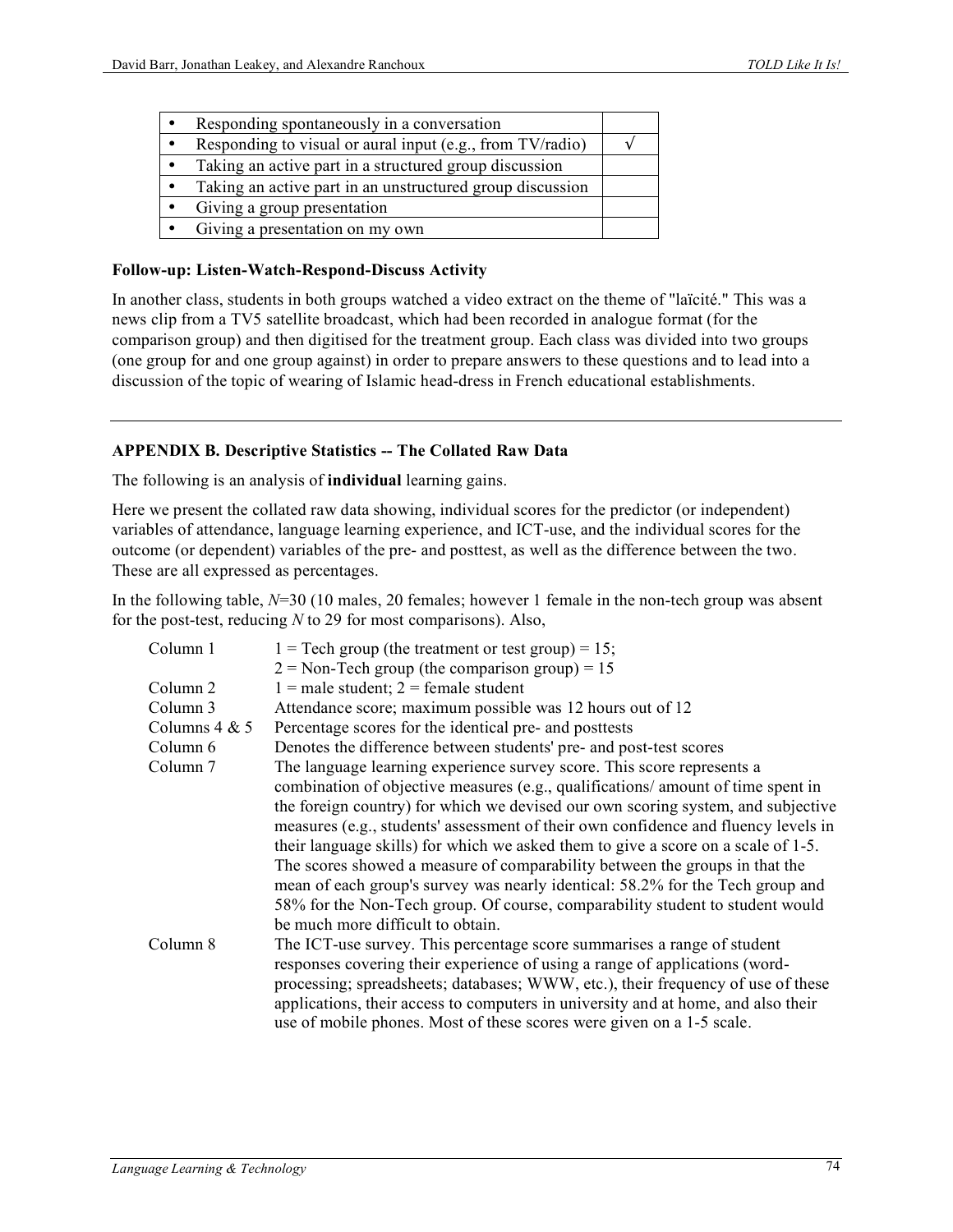| Spreadsheet of Collated Raw Data for Full Cohort (Tech and Non-Tech), Showing $N=29$ in Most Cases |  |  |  |
|----------------------------------------------------------------------------------------------------|--|--|--|
| (TOLD Project, Semester 2, April 2003)                                                             |  |  |  |

|                |                | Attendance      |                 |                 |                         | Language        |                              |
|----------------|----------------|-----------------|-----------------|-----------------|-------------------------|-----------------|------------------------------|
| Oral Group     | Gender         | % classes       |                 |                 |                         | learning        |                              |
| Tech $(1)$ ;   | M(1);          | $(max =$        | Pre-test        | Post-test       | Post less Pre           | experience      | ICT-use                      |
| Non-Tech (2)   | F(2)           | 12/12           | $\frac{0}{0}$   | $\frac{0}{0}$   | $\frac{0}{0}$           | survey $\%$     | survey %                     |
| 1              | 1              | 90              | 76              | $\overline{78}$ | $\overline{2}$          | 69              | 64                           |
| $\mathbf{1}$   | $\mathbf{1}$   | 90              | 65              | 69              | $\overline{4}$          | $\overline{51}$ | 73                           |
| $\mathbf{1}$   | $\overline{2}$ | 80              | 50              | 71              | 21                      | 39              | $\blacksquare$               |
| 1              | $\overline{2}$ | 90              | 89              | 86              | $-3$                    | 58              | 48                           |
| $\mathbf{1}$   | $\overline{2}$ | $\overline{80}$ | 67              | 74              | $\overline{7}$          | $\overline{53}$ | $\overline{71}$              |
| $\mathbf{1}$   | $\overline{2}$ | 50              | 45              | 64              | 19                      | 49              |                              |
| $\mathbf{1}$   | $\mathbf{1}$   | 80              | 79              | 87              | 8                       | 76              | 58                           |
| $\mathbf{1}$   | $\mathbf{1}$   | 100             | 95              | 86              | $-9$                    | 73              | 71                           |
| 1              | $\overline{2}$ | 80              | 70              | 86              | 16                      | 57              |                              |
| $\mathbf{1}$   | $\overline{c}$ | 67              | 78              | 78              | $\boldsymbol{0}$        | 57              | 55                           |
| $\mathbf{1}$   | $\overline{2}$ | 92              | 57              | 68              | 11                      | 60              | 61                           |
| $\mathbf{1}$   | $\overline{2}$ | 75              | 68              | 71              | $\overline{\mathbf{3}}$ | 58              | 71                           |
| $\mathbf{1}$   | $\overline{2}$ | $\overline{67}$ | 72              | 81              | $\overline{9}$          | 62              | 66                           |
| 1              | $\overline{2}$ | 67              | 77              | 80              | $\overline{3}$          | 57              | 52                           |
| $\mathbf{1}$   | $\overline{2}$ | 75              | 71              | 79              | $\overline{8}$          | 44              | 53                           |
| $\overline{2}$ | $\overline{2}$ | 80              | 47              | $\overline{62}$ | 15                      | $\overline{59}$ | 64                           |
| $\overline{2}$ | $\overline{2}$ | 40              | 73              | absent          | $\overline{a}$          | 60              | $\overline{\phantom{0}}$     |
| $\overline{c}$ | $\overline{2}$ | 70              | 76              | 89              | 13                      | 69              | $\overline{a}$               |
| $\overline{2}$ | $\mathbf{1}$   | 50              | 61              | 70              | 9                       | 64              | $\qquad \qquad \blacksquare$ |
| $\overline{c}$ | $\mathbf{1}$   | 50              | 77              | 79              | $\overline{2}$          | 77              | $\overline{\phantom{0}}$     |
| $\overline{2}$ | $\overline{2}$ | 90              | 63              | 84              | 21                      | 44              | 68                           |
| $\overline{2}$ | $\overline{2}$ | 100             | 81              | 89              | 8                       | 53              | 50                           |
| $\overline{2}$ | $\mathbf{1}$   | 70              | 74              | $\overline{82}$ | $\overline{8}$          | $\overline{60}$ | $\blacksquare$               |
| $\sqrt{2}$     | $\mathbf{1}$   | 30              | 50              | 75              | 25                      | 65              | $\overline{\phantom{0}}$     |
| $\overline{2}$ | $\overline{2}$ | 100             | 69              | 86              | 17                      | 54              | 59                           |
| $\overline{2}$ | $\overline{2}$ | 100             | 64              | 72              | $\overline{8}$          | 67              | 53                           |
| $\overline{2}$ | $\overline{2}$ | 70              | 72              | 87              | 15                      | 50              | 66                           |
| $\overline{c}$ | $\mathbf{1}$   | 90              | $\overline{77}$ | 74              | $-3$                    | $\overline{58}$ | $\overline{\phantom{0}}$     |
| $\overline{c}$ | $\overline{c}$ | 90              | 54              | 79              | 25                      | spoiled         | $\overline{\phantom{0}}$     |
| $\overline{2}$ | $\mathbf{1}$   | 70              | 44              | $\overline{53}$ | $\overline{9}$          | 54              | 46                           |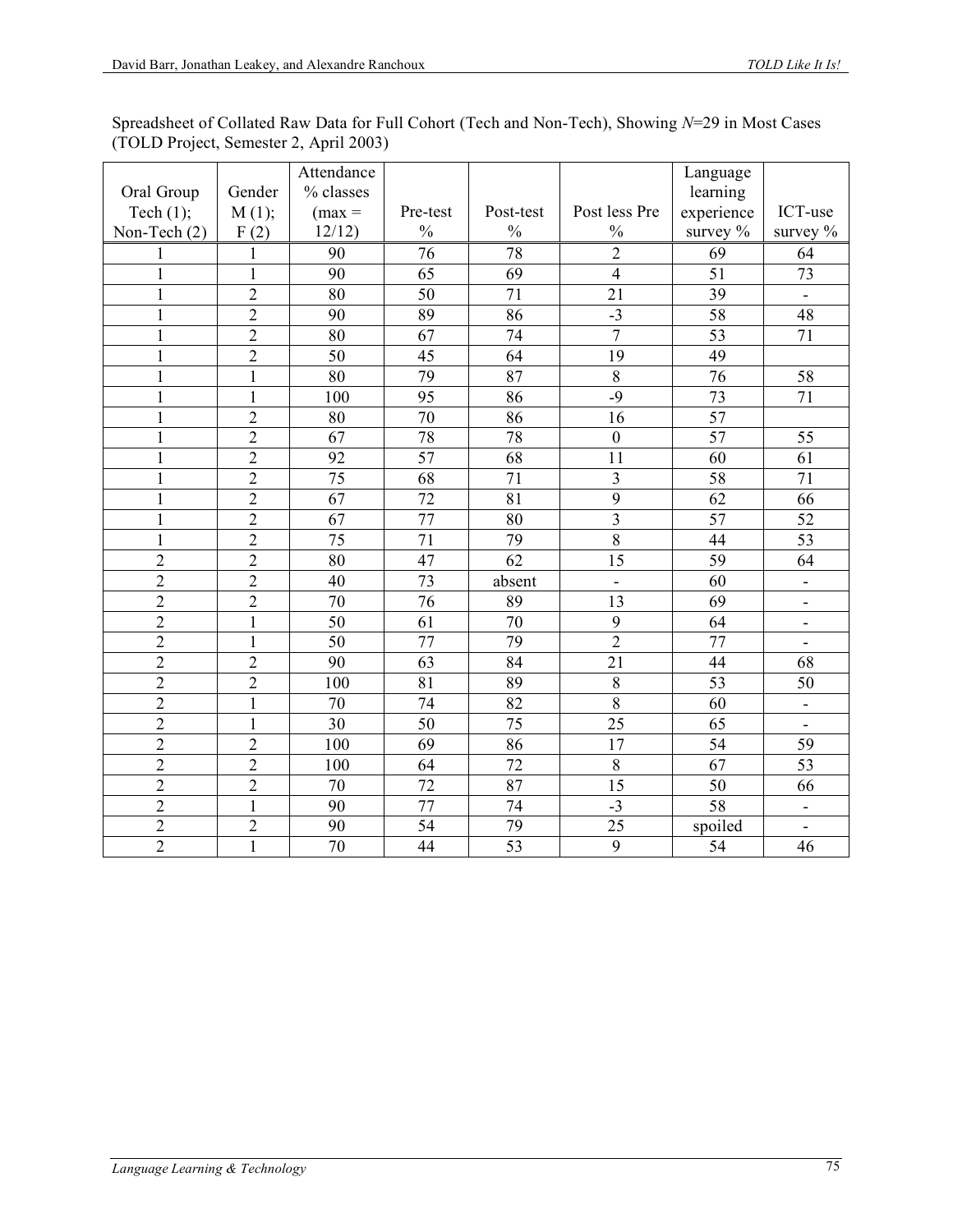| <b>Benefits of Computer Technology in Oral</b>       | <b>Benefits of Technology-free Oral Language</b>        |  |  |  |
|------------------------------------------------------|---------------------------------------------------------|--|--|--|
| <b>Language Development</b>                          | <b>Development classes</b>                              |  |  |  |
| <b>Monitoring</b>                                    |                                                         |  |  |  |
| • Tutors can monitor and intervene unobtrusively     | • Monitoring and intervention is less discreet in       |  |  |  |
| in students' activities in a number of ways that     | traditional classroom context.                          |  |  |  |
| are not available in analogue language lab facility  |                                                         |  |  |  |
| or traditional classroom context (keyboard,          |                                                         |  |  |  |
| screen and mouse control).                           |                                                         |  |  |  |
|                                                      | Pronunciation                                           |  |  |  |
| • Students can listen repeatedly to the recording of | • Sometimes a student can go through a whole            |  |  |  |
| their own efforts against the standard of the        | class without having spoken more than seconds/          |  |  |  |
| native speaker                                       | a few minutes of French                                 |  |  |  |
| • Students have individual access to resources on    | • Students cannot hear their own voice played back      |  |  |  |
| the Web, which give coaching in pronunciation,       | to compare against the native speaker or after          |  |  |  |
| extending the boundaries of the classroom.           | correction                                              |  |  |  |
|                                                      | • The tolerance threshold of the teacher is variable    |  |  |  |
|                                                      | and can be more flexible than CALL packages.            |  |  |  |
|                                                      | Responding spontaneously in a conversation              |  |  |  |
| • Possibility for distance learning through          | • Traditional class lends itself better to this form of |  |  |  |
| computer-mediated video conferencing software,       | interaction                                             |  |  |  |
| with target language institutions                    |                                                         |  |  |  |
| • Development of banks of role plays that are        |                                                         |  |  |  |
| accessible on demand                                 |                                                         |  |  |  |
|                                                      | Responding to visual or aural input (eg. From TV/Radio) |  |  |  |
| • A digital lab with streamed digital video/audio    | • The traditional approach with one teacher and         |  |  |  |
| providing individual access and control of           | access to just one TV/Video/DVD player does             |  |  |  |
| PLAY/PAUSE/ REWIND functions and the                 | not allow for individual control -- the advantage       |  |  |  |
| recording of student responses to stimuli or         | of this is that the teacher may not always want         |  |  |  |
| questions. Teacher can also take control of          | the students to have control.                           |  |  |  |
| student consoles                                     |                                                         |  |  |  |
|                                                      | Taking an active part in a group discussion             |  |  |  |
| • Possibility for distance learning through          | • Traditional classroom is better suited to this        |  |  |  |
| computer-mediated video conferencing software,       | activity in the same room.                              |  |  |  |
| with target language institutions                    |                                                         |  |  |  |
|                                                      | <b>Giving a presentation</b>                            |  |  |  |
| • Advantage of a multimedia lab would mainly be      | • More suitable where audience are in passive           |  |  |  |
| for those presentations where the presenters wish    | mode and where the presenters wish their faces to       |  |  |  |
| for the audience to take an active part in looking   | be seen by audience                                     |  |  |  |
| at/hearing and responding to material on line        |                                                         |  |  |  |
| • Best advantage at a distance                       |                                                         |  |  |  |

## **APPENDIX C. Comparative Benefits of a CALL and Non-CALL Environment for Oral Language Development Classes**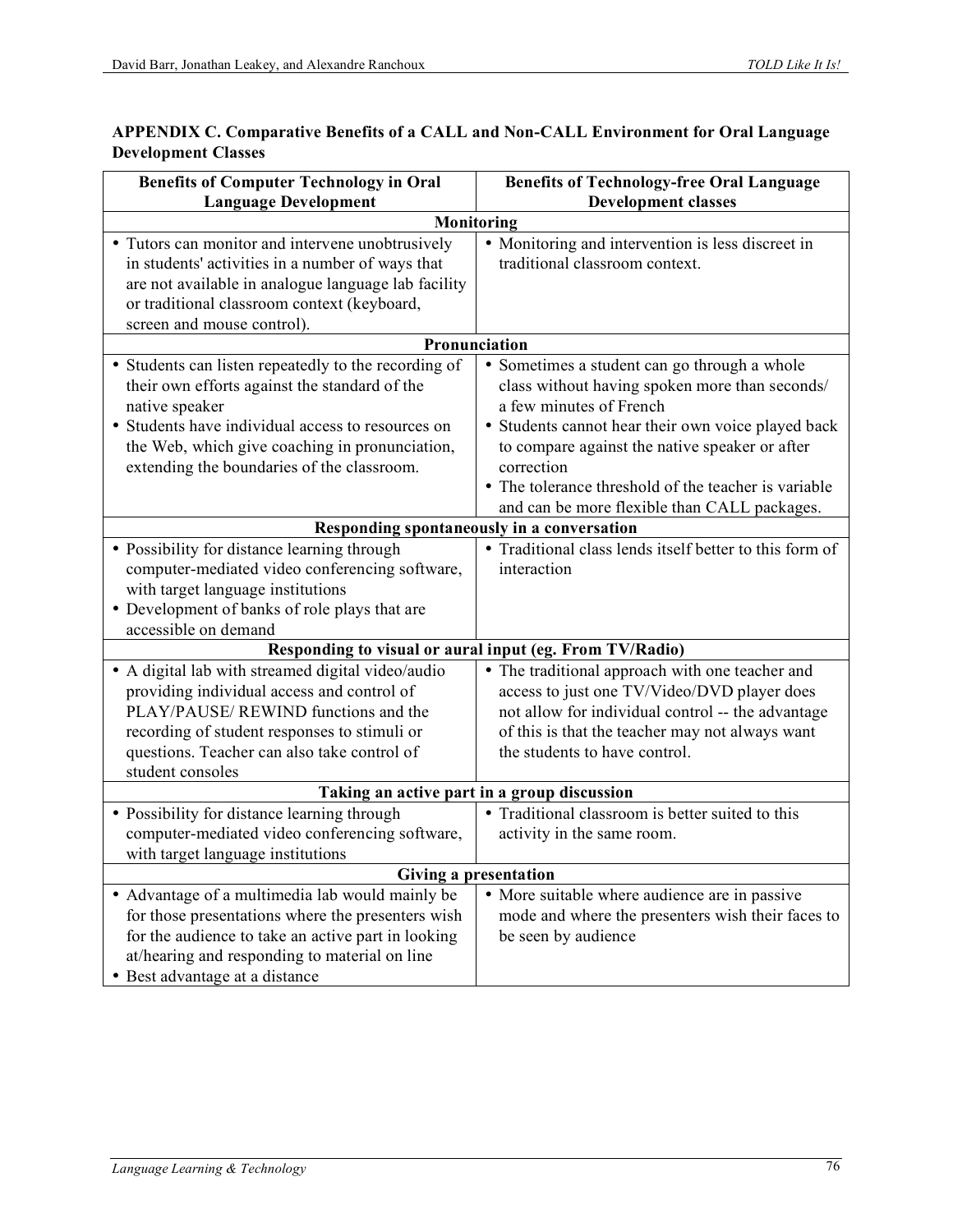### **NOTES**

1. For example, an analysis of the titles of all of the articles that appeared in one of the leading CALL journals, *ReCALL,* between 2000 and 2004 reveals that the word "oral" appeared only twice.

2. A quasi-experimental study is different from an experimental study in that, while both have pre- and posttests and treatment and control groups, in the former there is no random assignment of subjects (see Nunan, 1992, p. 41). For this reason, too, we have used the term "comparison" group (rather than "control" group), as in our case the division into groups was not random but determined by the course and timetabling/teaching group considerations.

3. Project documentation such as the pre- and posttests, the surveys, and some lesson plans are available online at http://www.arts.ulster.ac.uk/lanlit/french/research/told/

### **ABOUT THE AUTHORS**

David Barr teaches French at the University of Ulster. He completed his PhD in the area of computerbased language-learning environments and has published articles and a book in this area. He is a member of IALLT and EUROCALL and is the UK's national representative for the EUROCALL organisation.

Email: jd.barr@ulster.ac.uk

Jonathan Leakey is a Lecturer in French and German in the School of Languages and Literature at the University of Ulster, Northern Ireland. His principal research interest is computer-assisted language learning. He is currently undertaking doctoral research in the area of quantitative measurement of student progress in CALL.

Email: ja.leakey@ulster.ac.uk

Alexandre Ranchoux is currently a full-time PhD student at the University of Ulster, researching the area of pedagogy in CALL.

Email: a.ranchoux@ulster.ac.uk

#### **REFERENCES**

*TellMeMore* (Version 5) [Computer software]. Tempe, AZ: Auralog. Information is available at http://www.auralog.com/en/tellmemore.html

Boullier, D. (2000). La loi du support: Leçons de trois ans d'enseignement numérique à distance [The golden rules of pedagogical support: lessons learned from 3 years of distance digital teaching]. *Les cahiers numériques*, *1*(2), 145.

Burnage, G. (2001). Approaches to university network-based language learning. *ReCALL*, *13*(2), 167-178.

Dodson, C. J. (1978). *Bilingual education in Wales.* Schools Council Committee for Wales, pp. 5-11.

Driscoll, M. P. (1994). *Psychology of learning for instruction.* Needham Heights, MA: Allyn & Bacon.

Felix, U. (2001). The Web's potential for language learning: The student's perspective. *ReCALL, 13*(1), 47-58.

Gillespie, J. H., & Barr, J. D. (2002). Resistance, reluctance and radicalism: A study of staff reaction to the adoption of CALL/C&IT in modern languages departments. *ReCALL, 14*(1), 120-132.